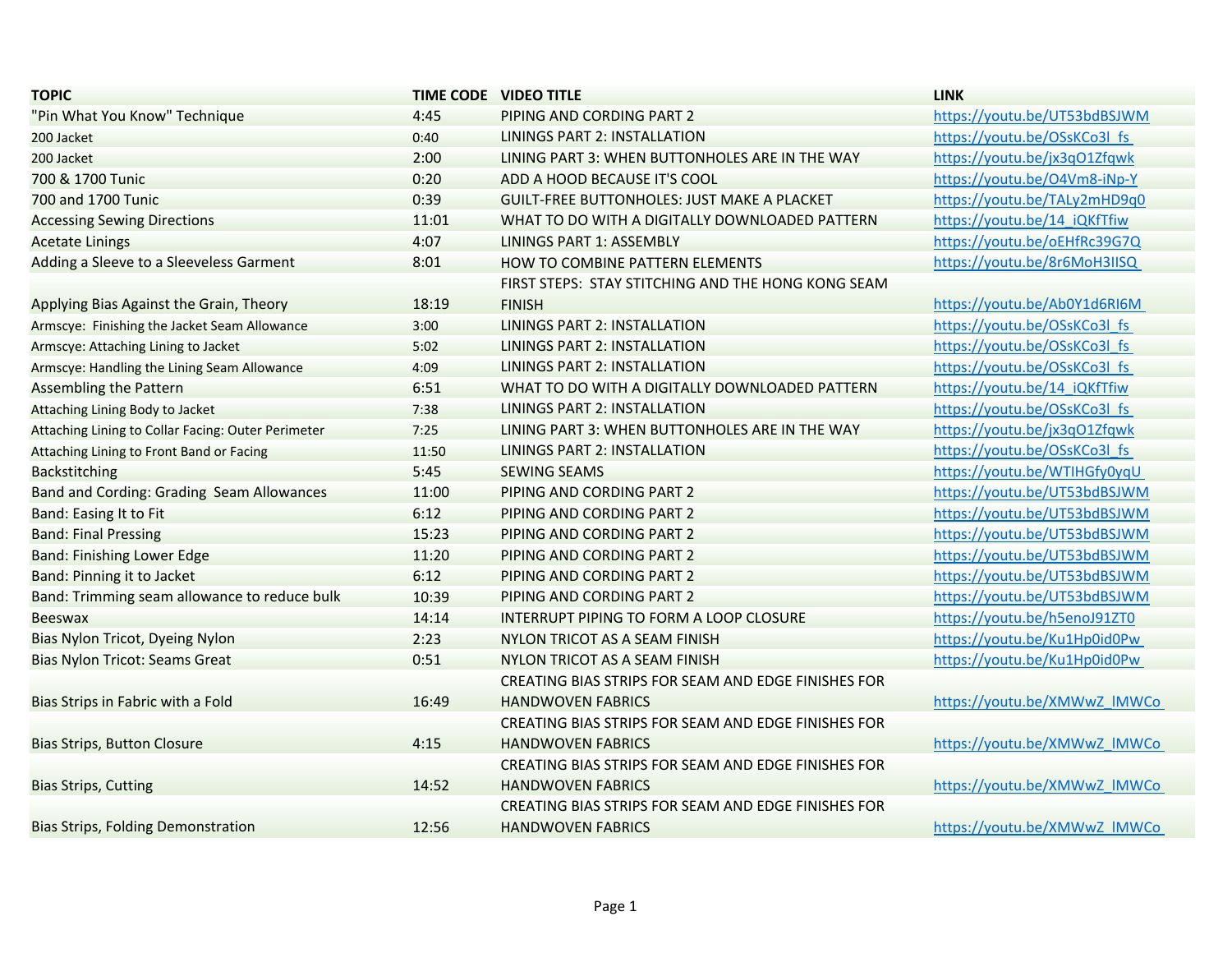|                                                           |       | CREATING BIAS STRIPS FOR SEAM AND EDGE FINISHES FOR |                              |
|-----------------------------------------------------------|-------|-----------------------------------------------------|------------------------------|
| <b>Bias Strips, For Piecing Leftovers</b>                 | 4:18  | <b>HANDWOVEN FABRICS</b>                            | https://youtu.be/XMWwZ IMWCo |
|                                                           |       | CREATING BIAS STRIPS FOR SEAM AND EDGE FINISHES FOR |                              |
| Bias Strips, Linen, Edge Binding, Seam Finishes           | 1:13  | <b>HANDWOVEN FABRICS</b>                            | https://youtu.be/XMWwZ IMWCo |
|                                                           |       | CREATING BIAS STRIPS FOR SEAM AND EDGE FINISHES FOR |                              |
| Bias Strips, Nylon Tricot, Seam Finish                    | 2:51  | <b>HANDWOVEN FABRICS</b>                            | https://youtu.be/XMWwZ_IMWCo |
|                                                           |       | CREATING BIAS STRIPS FOR SEAM AND EDGE FINISHES FOR |                              |
| Bias Strips, Piecing Together                             | 17:33 | <b>HANDWOVEN FABRICS</b>                            | https://youtu.be/XMWwZ IMWCo |
|                                                           |       | CREATING BIAS STRIPS FOR SEAM AND EDGE FINISHES FOR |                              |
| <b>Bias Strips, Piping Trim</b>                           | 3:34  | <b>HANDWOVEN FABRICS</b>                            | https://youtu.be/XMWwZ IMWCo |
|                                                           |       | CREATING BIAS STRIPS FOR SEAM AND EDGE FINISHES FOR |                              |
| Bias Strips, Sari Linings, Hem Finish                     | 2:27  | <b>HANDWOVEN FABRICS</b>                            | https://youtu.be/XMWwZ_IMWCo |
|                                                           |       | CREATING BIAS STRIPS FOR SEAM AND EDGE FINISHES FOR |                              |
| Bias Strips, Wool Crepe                                   | 4:10  | <b>HANDWOVEN FABRICS</b>                            | https://youtu.be/XMWwZ IMWCo |
|                                                           |       | CREATING BIAS STRIPS FOR SEAM AND EDGE FINISHES FOR |                              |
| Bias Strips, Yield for 3/4 yard                           | 12:33 | <b>HANDWOVEN FABRICS</b>                            | https://youtu.be/XMWwZ IMWCo |
| Bias Tricot as base for Crocheted Edge                    | 5:28  | NYLON TRICOT AS A SEAM FINISH                       | https://youtu.be/Ku1Hp0id0Pw |
| Bias Tricot as Edge Finish, Blind Catch Stitch to Prevent |       |                                                     |                              |
| Ridge                                                     | 18:12 | NYLON TRICOT AS A SEAM FINISH                       | https://youtu.be/Ku1Hp0id0Pw |
| Bias Tricot as Edge Finish, Hand stitching                | 17:50 | NYLON TRICOT AS A SEAM FINISH                       | https://youtu.be/Ku1Hp0id0Pw |
| Bias Tricot as Edge Finish, Topstitching                  | 17:37 | NYLON TRICOT AS A SEAM FINISH                       | https://youtu.be/Ku1Hp0id0Pw |
| Bias Tricot as Seam Finish, Examples                      | 4:20  | NYLON TRICOT AS A SEAM FINISH                       | https://youtu.be/Ku1Hp0id0Pw |
| Bias Tricot on Handwoven, Demonstration                   | 11:16 | NYLON TRICOT AS A SEAM FINISH                       | https://youtu.be/Ku1Hp0id0Pw |
| Bias Tricot, 15 Denier Nylon Tricot                       | 1:48  | NYLON TRICOT AS A SEAM FINISH                       | https://youtu.be/Ku1Hp0id0Pw |
| Bias Tricot, Creating a Shirt Tail Hem                    | 12:23 | NYLON TRICOT AS A SEAM FINISH                       | https://youtu.be/Ku1Hp0id0Pw |
| <b>Bias Tricot, Curl</b>                                  | 3:51  | NYLON TRICOT AS A SEAM FINISH                       | https://youtu.be/Ku1Hp0id0Pw |
| <b>Bias Tricot, Cutting Bias</b>                          | 2:32  | NYLON TRICOT AS A SEAM FINISH                       | https://youtu.be/Ku1Hp0id0Pw |
| <b>Bias Tricot, Cutting Demonstration</b>                 | 3:40  | NYLON TRICOT AS A SEAM FINISH                       | https://youtu.be/Ku1Hp0id0Pw |
| Bias Tricot, Finding Bias in Knit                         | 2:57  | NYLON TRICOT AS A SEAM FINISH                       | https://youtu.be/Ku1Hp0id0Pw |
| Bias Tricot, How to Apply, Demonstration                  | 7:12  | NYLON TRICOT AS A SEAM FINISH                       | https://youtu.be/Ku1Hp0id0Pw |
| Bias Tricot, Neckline Seam Finish                         | 15:19 | NYLON TRICOT AS A SEAM FINISH                       | https://youtu.be/Ku1Hp0id0Pw |
| <b>Bias Tricot, Pressing Tips</b>                         | 6:28  | NYLON TRICOT AS A SEAM FINISH                       | https://youtu.be/Ku1Hp0id0Pw |
| <b>Bias Tricot, Splicing</b>                              | 9:38  | NYLON TRICOT AS A SEAM FINISH                       | https://youtu.be/Ku1Hp0id0Pw |
| Bias Tricot, Trimming the Wrong Side                      | 10:31 | NYLON TRICOT AS A SEAM FINISH                       | https://youtu.be/Ku1Hp0id0Pw |
|                                                           |       | CREATING BIAS STRIPS FOR SEAM AND EDGE FINISHES FOR |                              |
| Bias, Determining the Bias                                | 5:30  | <b>HANDWOVEN FABRICS</b>                            | https://youtu.be/XMWwZ IMWCo |
| <b>Bound Buttonhole Examples</b>                          | 2:40  | BOUND BUTTONHOLES PART 1                            | https://youtu.be/Lx3aeuFSuCE |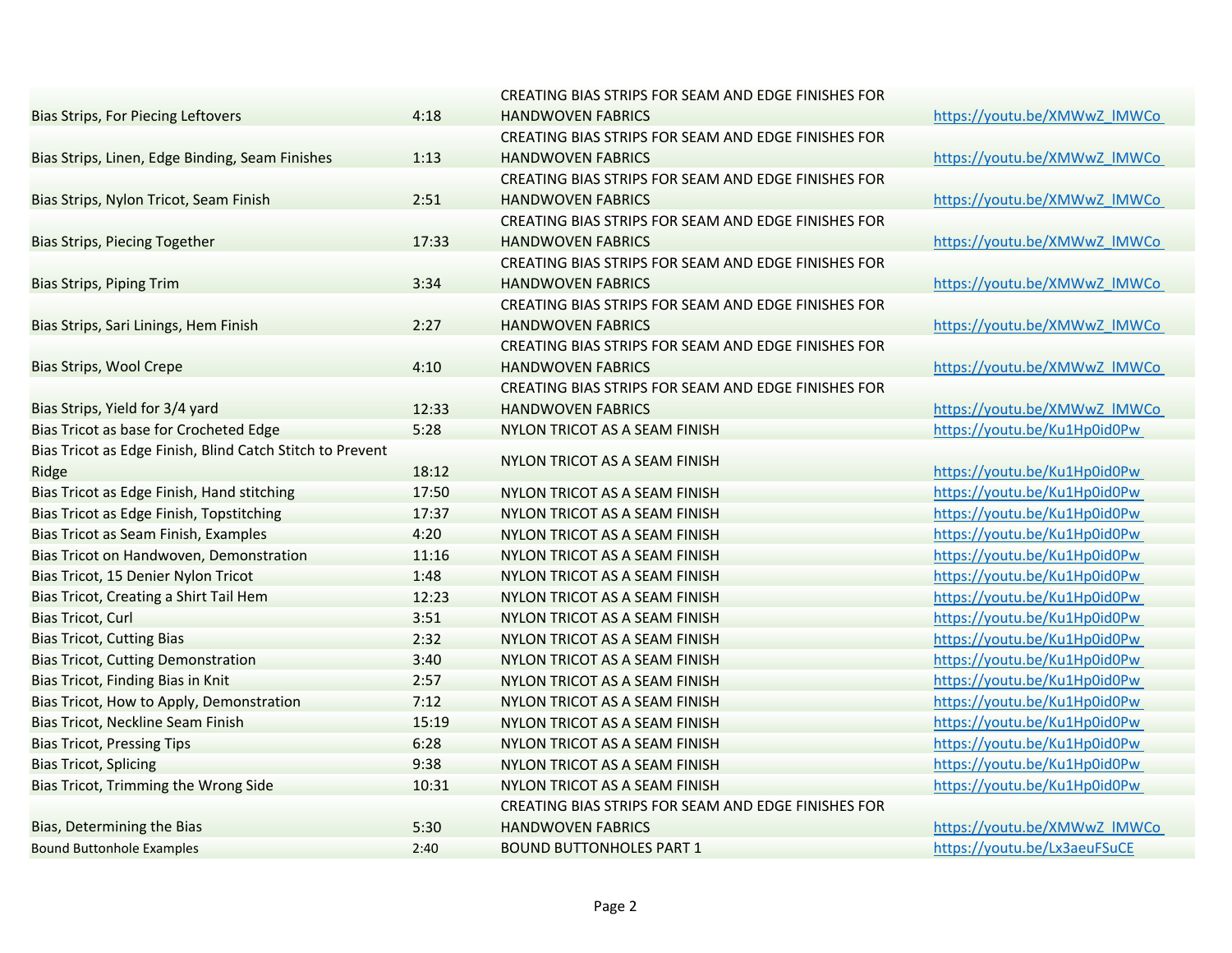| <b>Bound Buttonhole Opening: Cutting</b>                | 16:40 | <b>BOUND BUTTONHOLES PART 1</b>                    | https://youtu.be/Lx3aeuFSuCE |
|---------------------------------------------------------|-------|----------------------------------------------------|------------------------------|
| Bound Buttonhole Opening: Securing Triangles            | 19:47 | <b>BOUND BUTTONHOLES PART 1</b>                    | https://youtu.be/Lx3aeuFSuCE |
| Bound Buttonhole Strip: Basting in Place                | 11:14 | <b>BOUND BUTTONHOLES PART 1</b>                    | https://youtu.be/Lx3aeuFSuCE |
| Bound Buttonhole Strip: Cutting into Sections           | 11:10 | <b>BOUND BUTTONHOLES PART 1</b>                    | https://youtu.be/Lx3aeuFSuCE |
| Bound Buttonhole Strip: Length                          | 8:32  | <b>BOUND BUTTONHOLES PART 1</b>                    | https://youtu.be/Lx3aeuFSuCE |
| <b>Bound Buttonhole Strip: Marking</b>                  | 9:25  | <b>BOUND BUTTONHOLES PART 1</b>                    | https://youtu.be/Lx3aeuFSuCE |
| Bound Buttonhole Strip: Stitching to Jacket             | 11:50 | <b>BOUND BUTTONHOLES PART 1</b>                    | https://youtu.be/Lx3aeuFSuCE |
| Bound Buttonhole Strip: Width                           | 9:20  | <b>BOUND BUTTONHOLES PART 1</b>                    | https://youtu.be/Lx3aeuFSuCE |
| Bound Buttonhole: Determining Length                    | 4:21  | <b>BOUND BUTTONHOLES PART 1</b>                    | https://youtu.be/Lx3aeuFSuCE |
| Bound Buttonholes: Determining Placement                | 5:00  | <b>BOUND BUTTONHOLES PART 1</b>                    | https://youtu.be/Lx3aeuFSuCE |
| <b>Bound Buttonholes: Marking</b>                       | 6:15  | <b>BOUND BUTTONHOLES PART 1</b>                    | https://youtu.be/Lx3aeuFSuCE |
| <b>Bound Buttonholes: Marking Along Warp</b>            | 6:15  | <b>BOUND BUTTONHOLES PART 1</b>                    | https://youtu.be/Lx3aeuFSuCE |
| Bound Buttonholes: Marking Along Weft                   | 6:15  | <b>BOUND BUTTONHOLES PART 1</b>                    | https://youtu.be/Lx3aeuFSuCE |
| <b>Brushing Mohair Fabric</b>                           | 24:11 | <b>WASH YOUR FABRIC!</b>                           | https://youtu.be/ivqviCQqL88 |
|                                                         |       | WHAT HAPPENS WHEN YOU DON'T HAVE ENOUGH            |                              |
| <b>Butting Selvedges Together</b>                       | 1:12  | <b>FABRICCHEAT! PART 2</b>                         | https://youtu.be/uLfVS-pkTN4 |
|                                                         |       | WHAT HAPPENS WHEN YOU DON'T HAVE ENOUGH            |                              |
| Butting Selvedges Together, Demonstration               | 7:56  | <b>FABRICCHEAT! PART 2</b>                         | https://youtu.be/uLfVS-pkTN4 |
| <b>Button and Buttonhole Placement</b>                  | 8:21  | <b>GUILT-FREE BUTTONHOLES: JUST MAKE A PLACKET</b> | https://youtu.be/TALy2mHD9q0 |
| <b>Button and Loop Placement: Marking</b>               | 6:34  | INTERRUPT PIPING TO FORM A LOOP CLOSURE            | https://youtu.be/h5enoJ91ZT0 |
| <b>Button Loops, Determining Size</b>                   | 5:34  | INTERRUPT PIPING TO FORM A LOOP CLOSURE            | https://youtu.be/h5enoJ91ZT0 |
| <b>Button Placement</b>                                 | 5:13  | INTERRUPT PIPING TO FORM A LOOP CLOSURE            | https://youtu.be/h5enoJ91ZT0 |
| <b>Button Thread: What to Use</b>                       | 13:30 | INTERRUPT PIPING TO FORM A LOOP CLOSURE            | https://youtu.be/h5enoJ91ZT0 |
| <b>Buttonhole Placket: Drafting Pattern</b>             | 1:32  | <b>GUILT-FREE BUTTONHOLES: JUST MAKE A PLACKET</b> | https://youtu.be/TALy2mHD9q0 |
| <b>Buttonhole Windows</b>                               | 5:10  | BOUND BUTTONHOLES PT 2: FACING THE BUTTONHOLES     | https://youtu.be/RfKvLHch1ds |
| Buttonhole Windows: Attaching Patch to Upper Collar     | 9:00  | BOUND BUTTONHOLES PT 2: FACING THE BUTTONHOLES     | https://youtu.be/RfKvLHch1ds |
| Buttonhole Windows: Cutting Patch Open                  | 10:20 | BOUND BUTTONHOLES PT 2: FACING THE BUTTONHOLES     | https://youtu.be/RfKvLHch1ds |
| <b>Buttonhole Windows: Fusing Patch</b>                 | 11:15 | BOUND BUTTONHOLES PT 2: FACING THE BUTTONHOLES     | https://youtu.be/RfKvLHch1ds |
| <b>Buttonhole Windows: Marking the Facing</b>           | 6:27  | BOUND BUTTONHOLES PT 2: FACING THE BUTTONHOLES     | https://youtu.be/RfKvLHch1ds |
| <b>Buttonhole Windows: Patch Size</b>                   | 7:25  | BOUND BUTTONHOLES PT 2: FACING THE BUTTONHOLES     | https://youtu.be/RfKvLHch1ds |
| <b>Buttonhole Windows: Transferring Placement Lines</b> | 6:05  | BOUND BUTTONHOLES PT 2: FACING THE BUTTONHOLES     | https://youtu.be/RfKvLHch1ds |
| <b>Buttonholes: Determining Size</b>                    | 8:51  | <b>GUILT-FREE BUTTONHOLES: JUST MAKE A PLACKET</b> | https://youtu.be/TALy2mHD9q0 |
|                                                         |       | WHAT HAPPENS WHEN YOU DON'T HAVE ENOUGH            |                              |
| Buttonholes: Inseam buttonhole in a shawl collar        | 6:31  | <b>FABRICCHEAT! PART 1</b>                         | https://youtu.be/UyPb85rKGgs |
| <b>Buttons: Creating a Thread Shank</b>                 | 13:17 | INTERRUPT PIPING TO FORM A LOOP CLOSURE            | https://youtu.be/h5enoJ91ZT0 |
| <b>Buttons: How to Attach</b>                           | 12:56 | <b>GUILT-FREE BUTTONHOLES: JUST MAKE A PLACKET</b> | https://youtu.be/TALy2mHD9q0 |
| <b>Buttons: Sewing Them On</b>                          | 13:03 | INTERRUPT PIPING TO FORM A LOOP CLOSURE            | https://youtu.be/h5enoJ91ZT0 |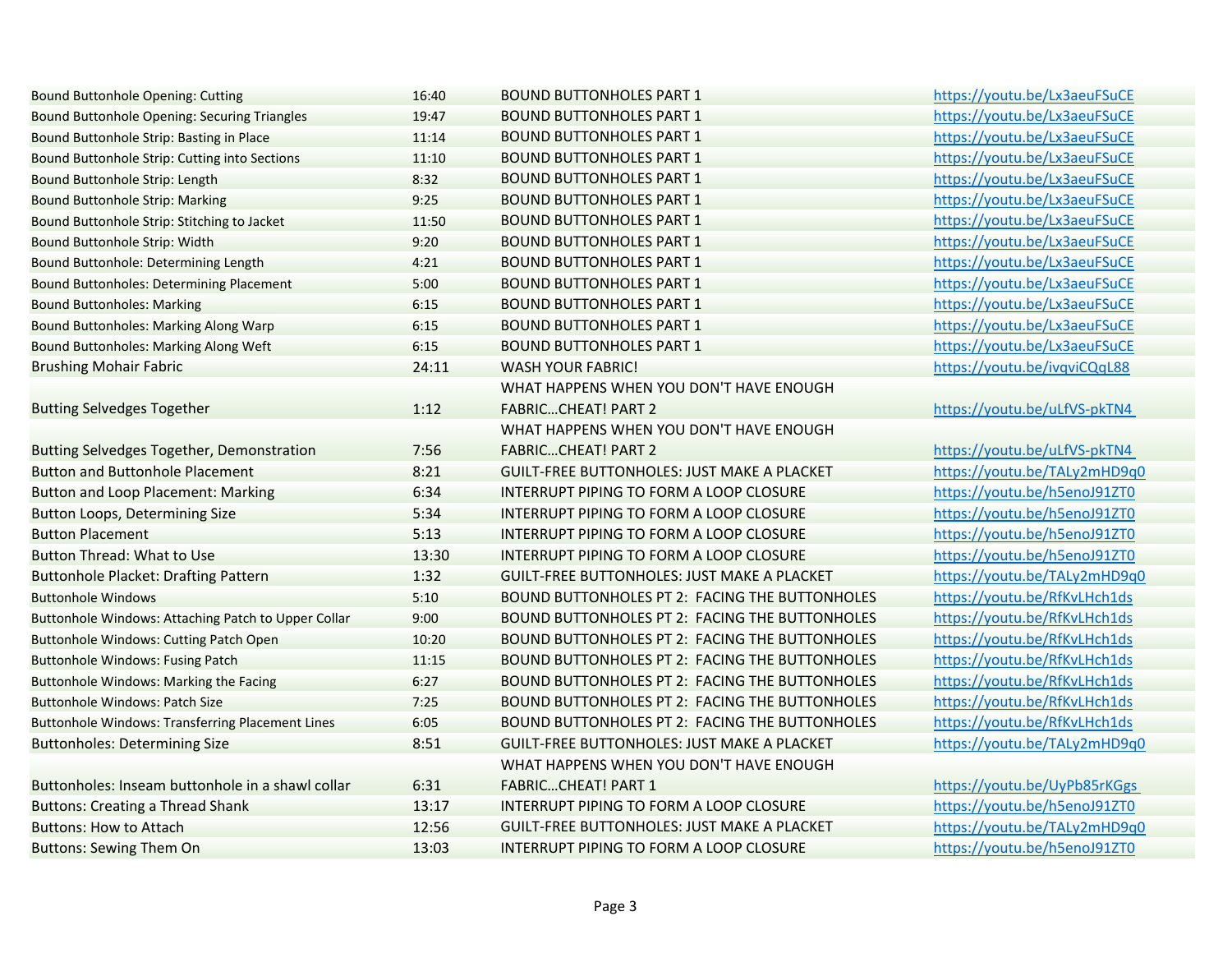| <b>Cardboard Cutting Board</b>                             | 2:06  | HOW TO COMBINE SIZES WHEN A DART GETS IN THE WAY | https://youtu.be/4ljoWkrpc3k |
|------------------------------------------------------------|-------|--------------------------------------------------|------------------------------|
| <b>Center Back Pleat, Adding</b>                           | 6:40  | LININGS PART 1: ASSEMBLY                         | https://youtu.be/oEHfRc39G7Q |
| <b>Center Back Pleat, Pressing</b>                         | 9:05  | LININGS PART 1: ASSEMBLY                         | https://youtu.be/oEHfRc39G7Q |
| <b>Center Back Pleat, Stitching</b>                        | 8:12  | LININGS PART 1: ASSEMBLY                         | https://youtu.be/oEHfRc39G7Q |
|                                                            |       | TRANSFERRING MARKS AND NOTATIONS FROM PATTERN TO |                              |
| Clover Needle Threader                                     | 4:28  | <b>FABRIC</b>                                    | https://youtu.be/NNzkpx074tc |
|                                                            |       | TRANSFERRING MARKS AND NOTATIONS FROM PATTERN TO |                              |
| <b>Clover Needle Threader Demonstration</b>                | 5:42  | <b>FABRIC</b>                                    | https://youtu.be/NNzkpx074tc |
| <b>Color Catchers</b>                                      | 4:22  | <b>WASH YOUR FABRIC!</b>                         | https://youtu.be/ivqviCQqL88 |
|                                                            |       | WHAT HAPPENS WHEN YOU DON'T HAVE ENOUGH          |                              |
| Commercial Fabric, Quilting the Surface                    | 5:28  | <b>FABRICCHEAT! PART 1</b>                       | https://youtu.be/UyPb85rKGgs |
|                                                            |       | WHAT HAPPENS WHEN YOU DON'T HAVE ENOUGH          |                              |
| Commercial Fabric, To Extend a Handwoven                   | 1:53  | <b>FABRICCHEAT! PART 1</b>                       | https://youtu.be/UyPb85rKGgs |
| Comparing the 100 and 200 Jacket                           | 3:47  | HOW TO COMBINE PATTERN ELEMENTS                  | https://youtu.be/8r6MoH3IISQ |
| <b>Cording Loops: Placement</b>                            | 4:08  | INTERRUPT PIPING TO FORM A LOOP CLOSURE          | https://youtu.be/h5enoJ91ZT0 |
| Cording vs Piping: Which to Choose                         | 5:56  | INTERRUPT PIPING TO FORM A LOOP CLOSURE          | https://youtu.be/h5enoJ91ZT0 |
| <b>Cording, Preparing</b>                                  | 6:20  | INTERRUPT PIPING TO FORM A LOOP CLOSURE          | https://youtu.be/h5enoJ91ZT0 |
| Cording: Band, Handling Excess at Lower Edge               | 7:25  | PIPING AND CORDING PART 2                        | https://youtu.be/UT53bdBSJWM |
| Cording: Basting in Place on Band                          | 0:43  | PIPING AND CORDING PART 2                        | https://youtu.be/UT53bdBSJWM |
| <b>Cording: Definition</b>                                 | 1:10  | PIPING AND CORDING PART 1                        | https://youtu.be/le9QljsLkT0 |
| <b>Cording: Handling Curves and Corners</b>                | 2:59  | PIPING AND CORDING PART 2                        | https://youtu.be/UT53bdBSJWM |
| Cording: Making the cording                                | 16:23 | PIPING AND CORDING PART 1                        | https://youtu.be/le9QljsLkT0 |
| <b>Cording: Stuffing</b>                                   | 10:08 | PIPING AND CORDING PART 1                        | https://youtu.be/le9QljsLkT0 |
| Cording: Stuffing/ 1/8" cotton piping                      | 11:08 | PIPING AND CORDING PART 1                        | https://youtu.be/le9QljsLkT0 |
| Cording: Stuffing/Superwash Wool                           | 10:17 | PIPING AND CORDING PART 1                        | https://youtu.be/le9QljsLkT0 |
| Cording: Using a zipper foot                               | 11:28 | PIPING AND CORDING PART 1                        | https://youtu.be/le9QljsLkT0 |
| <b>Corners: Pivot Stitching</b>                            | 14:30 | BOUND BUTTONHOLES PT 2: FACING THE BUTTONHOLES   | https://youtu.be/RfKvLHch1ds |
| Crochet, Crab Stitch                                       | 6:06  | NYLON TRICOT AS A SEAM FINISH                    | https://youtu.be/Ku1Hp0id0Pw |
|                                                            |       | WHAT HAPPENS WHEN YOU DON'T HAVE ENOUGH          |                              |
| <b>Crocheted Edge Finish</b>                               | 17:33 | <b>FABRICCHEAT! PART 1</b>                       | https://youtu.be/UyPb85rKGgs |
| <b>Curved Seams: Flat-fell Finish</b>                      | 2:32  | ADD A HOOD BECAUSE IT'S COOL                     | https://youtu.be/O4Vm8-iNp-Y |
| <b>Curves and Corners with Cording</b>                     | 2:59  | PIPING AND CORDING PART 2                        | https://youtu.be/UT53bdBSJWM |
| <b>Custom Buttons</b>                                      | 1:05  | INTERRUPT PIPING TO FORM A LOOP CLOSURE          | https://youtu.be/h5enoJ91ZT0 |
|                                                            |       |                                                  |                              |
| <b>Cutting Fabric Demonstration Using a Traced Pattern</b> | 10:00 | TRACING PATTERNS FOR BETTER RESULTS              | https://youtu.be/bQiRn7tMCIQ |
|                                                            |       | TRANSFERRING MARKS AND NOTATIONS FROM PATTERN TO |                              |
| <b>Cutting Fabric Singly</b>                               | 1:07  | <b>FABRIC</b>                                    | https://youtu.be/NNzkpx074tc |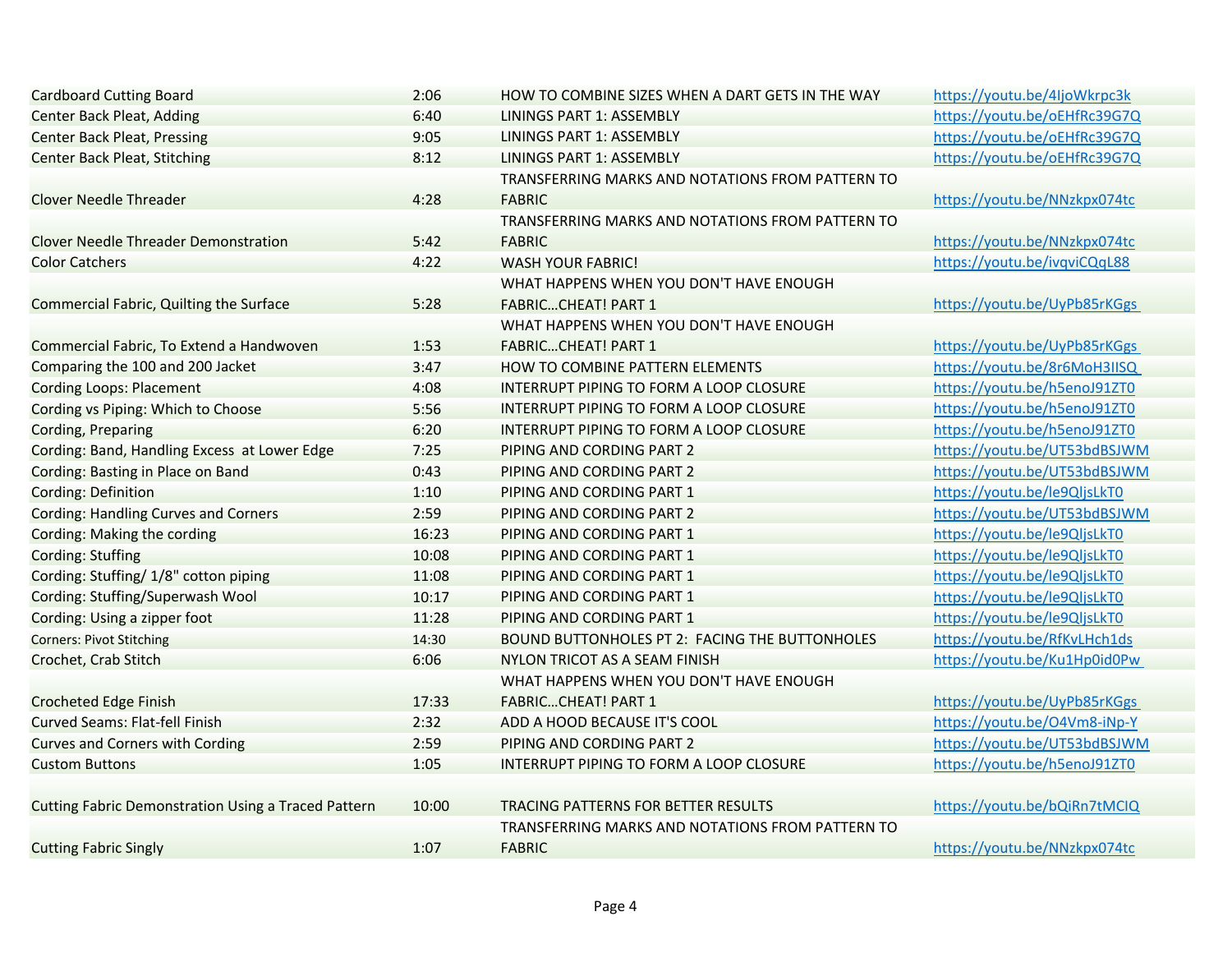|                                                                |       | TRANSFERRING MARKS AND NOTATIONS FROM PATTERN TO   |                              |
|----------------------------------------------------------------|-------|----------------------------------------------------|------------------------------|
| Cutting Fabric Singly, Cutting out a Back on the Fold          | 3:53  | <b>FABRIC</b>                                      | https://youtu.be/NNzkpx074tc |
| Cutting Fabric Singly, Prevent Cutting Through the Center      |       | TRANSFERRING MARKS AND NOTATIONS FROM PATTERN TO   |                              |
| <b>Back</b>                                                    | 3:19  | <b>FABRIC</b>                                      | https://youtu.be/NNzkpx074tc |
|                                                                |       | TRANSFERRING MARKS AND NOTATIONS FROM PATTERN TO   |                              |
| Cutting Singly, Flipping Pattern on a Foldline                 | 11:19 | <b>FABRIC</b>                                      | https://youtu.be/NNzkpx074tc |
|                                                                |       | TRANSFERRING MARKS AND NOTATIONS FROM PATTERN TO   |                              |
| Cutting Singly, Removing Pattern to Flip Over                  | 10:18 | <b>FABRIC</b>                                      | https://youtu.be/NNzkpx074tc |
| Darts, Lining: Stitching and Pressing                          | 9:28  | <b>LININGS PART 1: ASSEMBLY</b>                    | https://youtu.be/oEHfRc39G7Q |
| Darts: Bust Darts, Creating a New Dart Point                   | 12:45 | DARTS IN HANDWOVEN CLOTH PART 1                    | https://youtu.be/ipj1zeFvBUQ |
| Darts: Bust Darts, Determining your Bust Point                 | 6:03  | DARTS IN HANDWOVEN CLOTH PART 1                    | https://youtu.be/ipj1zeFvBUQ |
| Darts: Bust Darts, How to Add Width Across the Front by        |       |                                                    |                              |
| Increasing the Cup Size                                        | 5:43  | DARTS IN HANDWOVEN CLOTH PART 1                    | https://youtu.be/ipj1zeFvBUQ |
| Darts: Bust Darts, How to Determine if you need more           |       |                                                    |                              |
| cup size                                                       | 4:57  | DARTS IN HANDWOVEN CLOTH PART 1                    | https://youtu.be/ipj1zeFvBUQ |
|                                                                |       |                                                    |                              |
| Darts: Bust Darts, Increasing the Cup Size Demonstration 7:23  |       | DARTS IN HANDWOVEN CLOTH PART 1                    | https://youtu.be/ipj1zeFvBUQ |
| Darts: Bust Darts, Moving a Bust Dart                          | 20:11 | DARTS IN HANDWOVEN CLOTH PART 1                    | https://youtu.be/ipj1zeFvBUQ |
| Darts: Bust Darts, Re-angling a Dart                           | 22:40 | DARTS IN HANDWOVEN CLOTH PART 1                    | https://youtu.be/ipj1zeFvBUQ |
|                                                                |       |                                                    |                              |
| Darts: Bust Darts, Truing up the Side Seam Cutting Line        | 14:30 | DARTS IN HANDWOVEN CLOTH PART 1                    | https://youtu.be/ipj1zeFvBUQ |
| Darts: Waist Darts, Creating a Waist Dart to Remove the        |       |                                                    |                              |
| <b>Extra Fullness below the Bust</b>                           | 16:45 | DARTS IN HANDWOVEN CLOTH PART 1                    | https://youtu.be/ipj1zeFvBUQ |
| Directional Stitching the Armhole                              | 17:11 | KEEPING THE CUT EDGES FROM UNRAVELING!             | https://youtu.be/-T4yJk7Tv7k |
|                                                                |       | FIRST STEPS: STAY STITCHING AND THE HONG KONG SEAM |                              |
| Directions for Patterns by Daryl Lancaster, how to access 0:51 |       | <b>FINISH</b>                                      | https://youtu.be/Ab0Y1d6RI6M |
|                                                                |       | FIRST STEPS: STAY STITCHING AND THE HONG KONG SEAM |                              |
| Directions for the 200 Jacket                                  | 1:20  | <b>FINISH</b>                                      | https://youtu.be/Ab0Y1d6RI6M |
| Do Not Use Dryer Sheets                                        | 21:56 | <b>WASH YOUR FABRIC!</b>                           | https://youtu.be/ivqviCQqL88 |
|                                                                |       | WHAT HAPPENS WHEN YOU DON'T HAVE ENOUGH            |                              |
| <b>Edge Finishes: Crocheted</b>                                | 17:33 | <b>FABRICCHEAT! PART 1</b>                         | https://youtu.be/UyPb85rKGgs |
| Electrical Tape as a seam guide                                | 16:08 | PIPING AND CORDING PART 1                          | https://youtu.be/le9QljsLkT0 |
| <b>Equipment, Pins</b>                                         | 17:50 | WORKING WITH HANDWOVENS: SEWING BASICS             | https://youtu.be/7UQUNqwSjek |
| <b>Equipment, Sewing Machines</b>                              | 2:36  | WORKING WITH HANDWOVENS: SEWING BASICS             | https://youtu.be/7UQUNqwSjek |
| Equipment, Sewing Machines, Black Electrical Tape as a         |       |                                                    |                              |
| Seam Guide                                                     | 11:42 | <b>WORKING WITH HANDWOVENS: SEWING BASICS</b>      | https://youtu.be/7UQUNqwSjek |
| Equipment, Sewing Machines, Bobbin Visibility                  | 3:28  | <b>WORKING WITH HANDWOVENS: SEWING BASICS</b>      | https://youtu.be/7UQUNqwSjek |
|                                                                |       |                                                    |                              |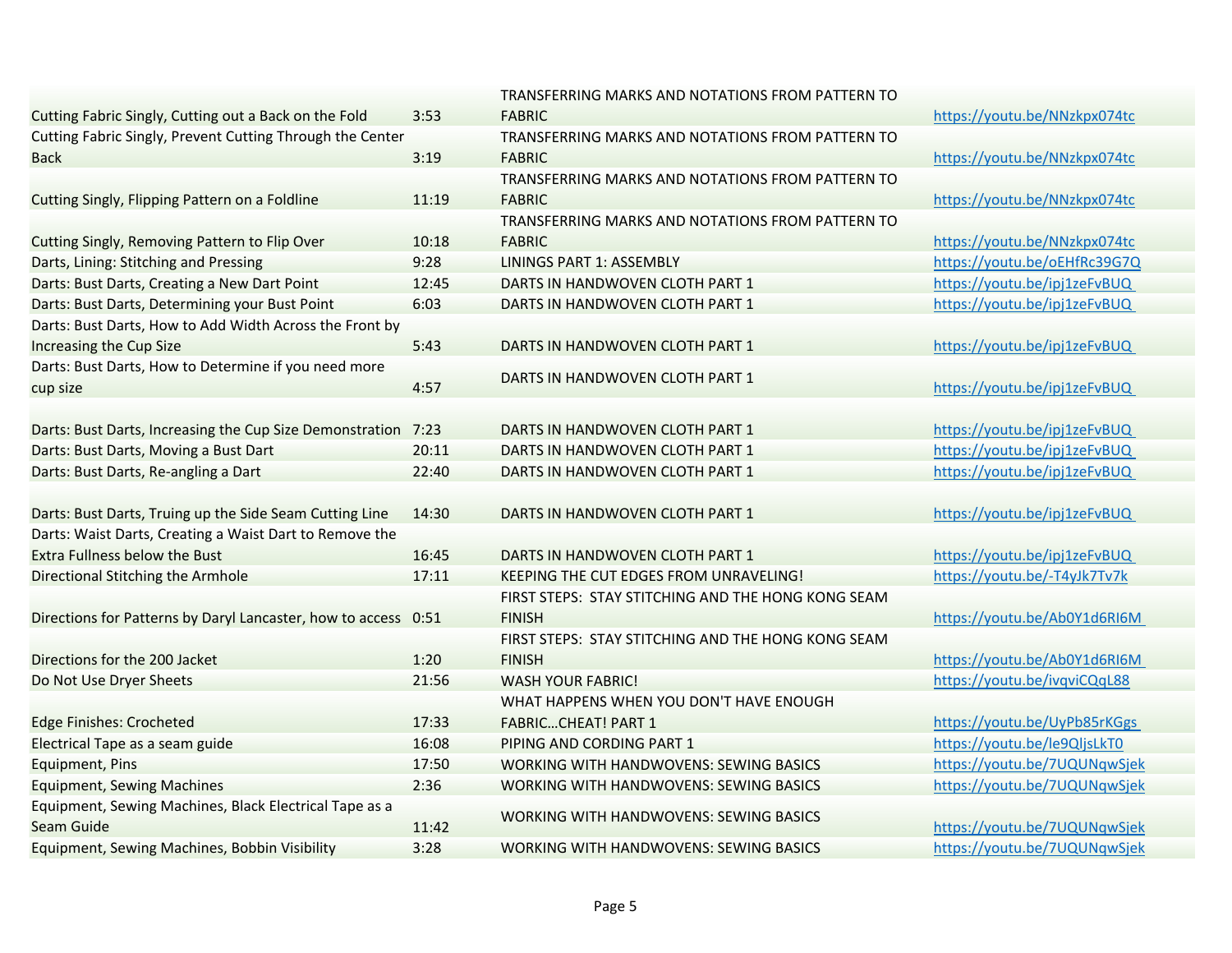|                                                      |       | WORKING WITH           |
|------------------------------------------------------|-------|------------------------|
| Equipment, Sewing Machines, Extra Presser Foot Lift  | 4:02  |                        |
| Equipment, Sewing Machines, Janome                   | 2:44  | <b>WORKING WITH</b>    |
| Equipment, Sewing Machines, Stitch Length            | 12:22 | <b>WORKING WITH</b>    |
| Equipment, Sewing Machines, Thread Take-up Lever,    |       | <b>WORKING WITH</b>    |
| <b>Preventing Bird's Nests</b>                       | 8:31  |                        |
| Equipment, Sewing Machines, Walking Foot             |       | <b>WORKING WITH</b>    |
| Demonstration                                        | 8:10  |                        |
|                                                      |       | <b>WORKING WITH</b>    |
| Equipment, Sewing Machines, Walking Foot Explanation | 6:22  |                        |
|                                                      |       | <b>WORKING WITH</b>    |
| Equipment, Sewing Machines, Walking Foot Option      | 5:03  |                        |
| <b>Even Feed Explanation</b>                         | 5:27  | <b>WORKING WITH</b>    |
|                                                      |       | FIRST STEPS: ST.       |
| <b>Excess Stretch in Bias causing Torquing</b>       | 11:44 | <b>FINISH</b>          |
| <b>Fabric: Lining Choices</b>                        | 1:46  | <b>LININGS PART 1:</b> |
| Facing: Attaching Lower Edge to Hem Allowance        | 11:10 | LINING PART 3: \       |
| <b>Fell Stitch</b>                                   | 11:20 | <b>LININGS PART 2:</b> |
| Fell Stitch: Attaching Sleeve Lining                 | 15:16 | <b>LININGS PART 2:</b> |
| Finishing Cut Edges, Fusible Tricot                  | 24:53 | <b>KEEPING THE CU</b>  |
| Finishing Cut Edges, Machine Utility Stitches        | 24:11 | <b>KEEPING THE CU</b>  |
| Finishing the Cut Edges, Directional Stitching       | 15:16 | <b>KEEPING THE CU</b>  |
| Finishing the Cut Edges, Serger Option               | 18:55 | <b>KEEPING THE CU</b>  |
| Finishing the Cut Edges, Zig Zag Option              | 22:08 | <b>KEEPING THE CU</b>  |
| Flat-felled Seam on Handwovens                       | 2:00  | ADD A HOOD BE          |
| Flat-felled Seam: Applying Tricot Binding            | 3:06  | ADD A HOOD BE          |
| <b>French Seams</b>                                  | 10:34 | <b>LININGS PART 1:</b> |
| Fusi-Knit as an Edge Stabilizer                      | 25:48 | <b>KEEPING THE CU</b>  |
| Fusi-Knit as an Edge Stabilizer, How to Apply        | 27:36 | <b>KEEPING THE CU</b>  |
| Fusi-Knit by HTCW                                    | 2:09  | <b>INTERFACING, U</b>  |
| <b>Grading Band/Cording Seam Allowances</b>          | 11:00 | <b>PIPING AND COF</b>  |
| Grading: Under Collar and Upper Collar Seam          | 16:30 | <b>BOUND BUTTON</b>    |
|                                                      |       | <b>CREATING BIAS !</b> |
| Grain, Crosswise Grain                               | 6:02  | <b>HANDWOVEN F/</b>    |
|                                                      |       | <b>CREATING BIAS</b>   |
| Grain, Lengthwise Grain                              | 5:52  | <b>HANDWOVEN F/</b>    |
| <b>Grainlines Discussion</b>                         | 7:51  | <b>KEEPING THE CU</b>  |
|                                                      |       |                        |

| Equipment, Sewing Machines, Extra Presser Foot Lift  | 4:02  | <b>WORKING WITH HANDWOVENS: SEWING BASICS</b>       | https://youtu.be/7UQUNqwSjek |
|------------------------------------------------------|-------|-----------------------------------------------------|------------------------------|
| Equipment, Sewing Machines, Janome                   | 2:44  | <b>WORKING WITH HANDWOVENS: SEWING BASICS</b>       | https://youtu.be/7UQUNqwSjek |
| Equipment, Sewing Machines, Stitch Length            | 12:22 | <b>WORKING WITH HANDWOVENS: SEWING BASICS</b>       | https://youtu.be/7UQUNqwSjek |
| Equipment, Sewing Machines, Thread Take-up Lever,    |       |                                                     |                              |
| <b>Preventing Bird's Nests</b>                       | 8:31  | <b>WORKING WITH HANDWOVENS: SEWING BASICS</b>       | https://youtu.be/7UQUNqwSjek |
| Equipment, Sewing Machines, Walking Foot             |       | <b>WORKING WITH HANDWOVENS: SEWING BASICS</b>       |                              |
| Demonstration                                        | 8:10  |                                                     | https://youtu.be/7UQUNqwSjek |
|                                                      |       | WORKING WITH HANDWOVENS: SEWING BASICS              |                              |
| Equipment, Sewing Machines, Walking Foot Explanation | 6:22  |                                                     | https://youtu.be/7UQUNqwSjek |
|                                                      |       | WORKING WITH HANDWOVENS: SEWING BASICS              |                              |
| Equipment, Sewing Machines, Walking Foot Option      | 5:03  |                                                     | https://youtu.be/7UQUNqwSjek |
| <b>Even Feed Explanation</b>                         | 5:27  | <b>WORKING WITH HANDWOVENS: SEWING BASICS</b>       | https://youtu.be/7UQUNqwSjek |
|                                                      |       | FIRST STEPS: STAY STITCHING AND THE HONG KONG SEAM  |                              |
| <b>Excess Stretch in Bias causing Torquing</b>       | 11:44 | <b>FINISH</b>                                       | https://youtu.be/Ab0Y1d6RI6M |
| <b>Fabric: Lining Choices</b>                        | 1:46  | <b>LININGS PART 1: ASSEMBLY</b>                     | https://youtu.be/oEHfRc39G7Q |
| Facing: Attaching Lower Edge to Hem Allowance        | 11:10 | LINING PART 3: WHEN BUTTONHOLES ARE IN THE WAY      | https://youtu.be/jx3q01Zfqwk |
| Fell Stitch                                          | 11:20 | <b>LININGS PART 2: INSTALLATION</b>                 | https://youtu.be/OSsKCo3l fs |
| Fell Stitch: Attaching Sleeve Lining                 | 15:16 | <b>LININGS PART 2: INSTALLATION</b>                 | https://youtu.be/OSsKCo3l fs |
| Finishing Cut Edges, Fusible Tricot                  | 24:53 | KEEPING THE CUT EDGES FROM UNRAVELING!              | https://youtu.be/-T4yJk7Tv7k |
| Finishing Cut Edges, Machine Utility Stitches        | 24:11 | KEEPING THE CUT EDGES FROM UNRAVELING!              | https://youtu.be/-T4yJk7Tv7k |
| Finishing the Cut Edges, Directional Stitching       | 15:16 | KEEPING THE CUT EDGES FROM UNRAVELING!              | https://youtu.be/-T4yJk7Tv7k |
| Finishing the Cut Edges, Serger Option               | 18:55 | KEEPING THE CUT EDGES FROM UNRAVELING!              | https://youtu.be/-T4yJk7Tv7k |
| Finishing the Cut Edges, Zig Zag Option              | 22:08 | KEEPING THE CUT EDGES FROM UNRAVELING!              | https://youtu.be/-T4yJk7Tv7k |
| Flat-felled Seam on Handwovens                       | 2:00  | ADD A HOOD BECAUSE IT'S COOL                        | https://youtu.be/O4Vm8-iNp-Y |
| Flat-felled Seam: Applying Tricot Binding            | 3:06  | ADD A HOOD BECAUSE IT'S COOL                        | https://youtu.be/O4Vm8-iNp-Y |
| French Seams                                         | 10:34 | LININGS PART 1: ASSEMBLY                            | https://youtu.be/oEHfRc39G7Q |
| Fusi-Knit as an Edge Stabilizer                      | 25:48 | KEEPING THE CUT EDGES FROM UNRAVELING!              | https://youtu.be/-T4yJk7Tv7k |
| Fusi-Knit as an Edge Stabilizer, How to Apply        | 27:36 | KEEPING THE CUT EDGES FROM UNRAVELING!              | https://youtu.be/-T4yJk7Tv7k |
| Fusi-Knit by HTCW                                    | 2:09  | INTERFACING, UNDERLINING, INTERLINING, OH MY!       | https://youtu.be/LdloCBSm4WE |
| <b>Grading Band/Cording Seam Allowances</b>          | 11:00 | PIPING AND CORDING PART 2                           | https://youtu.be/UT53bdBSJWM |
| Grading: Under Collar and Upper Collar Seam          | 16:30 | BOUND BUTTONHOLES PT 2: FACING THE BUTTONHOLES      | https://youtu.be/RfKvLHch1ds |
|                                                      |       | CREATING BIAS STRIPS FOR SEAM AND EDGE FINISHES FOR |                              |
| Grain, Crosswise Grain                               | 6:02  | <b>HANDWOVEN FABRICS</b>                            | https://youtu.be/XMWwZ IMWCo |
|                                                      |       | CREATING BIAS STRIPS FOR SEAM AND EDGE FINISHES FOR |                              |
| Grain, Lengthwise Grain                              | 5:52  | <b>HANDWOVEN FABRICS</b>                            | https://youtu.be/XMWwZ IMWCo |
| <b>Grainlines Discussion</b>                         | 7:51  | KEEPING THE CUT EDGES FROM UNRAVELING!              | https://youtu.be/-T4yJk7Tv7k |
|                                                      |       |                                                     |                              |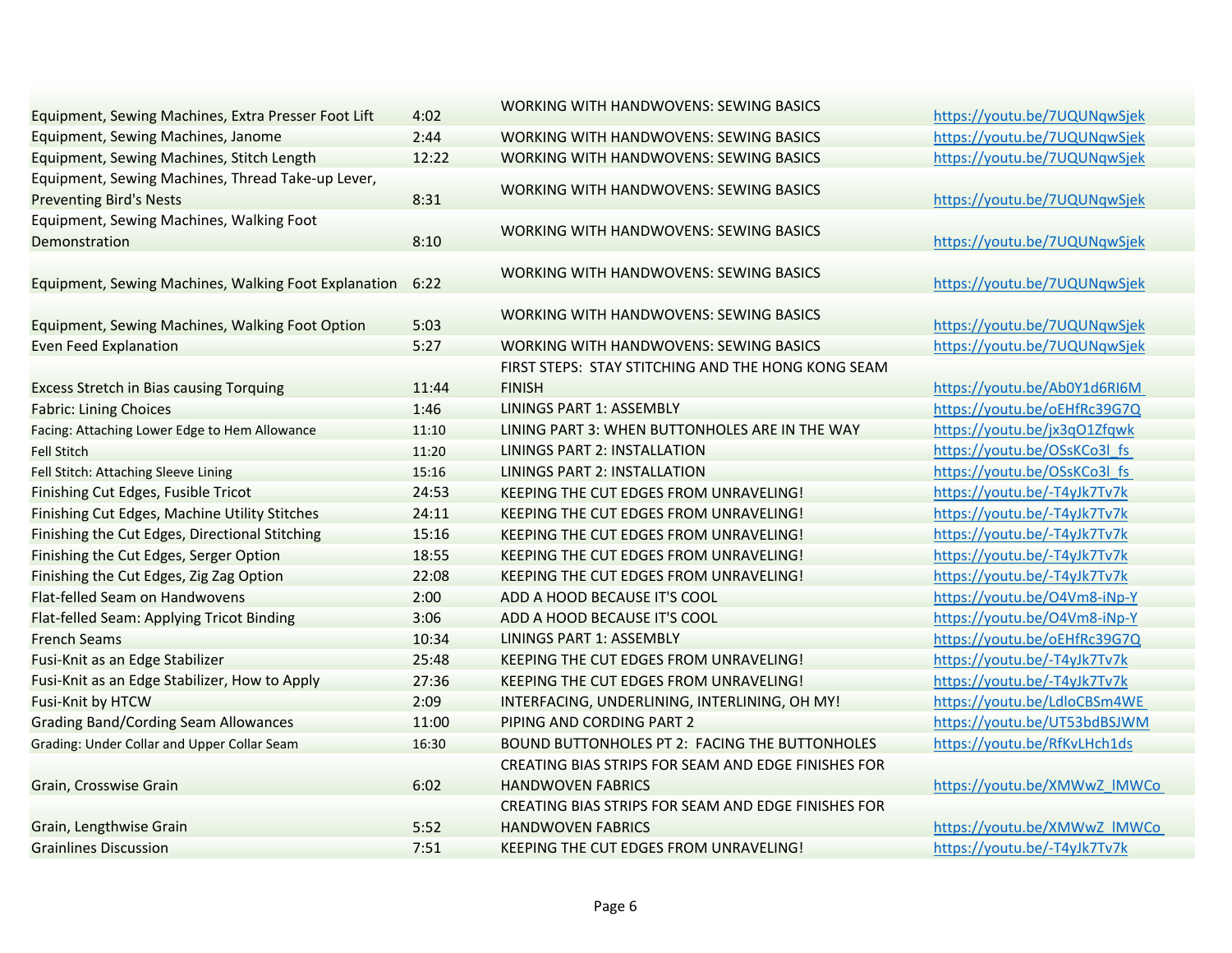| <b>Gravity Fed Iron</b>                                | 28:27 | KEEPING THE CUT EDGES FROM UNRAVELING!             | https://youtu.be/-T4yJk7Tv7k |
|--------------------------------------------------------|-------|----------------------------------------------------|------------------------------|
| <b>Hand stitching Tools</b>                            | 4:28  | HEMMING TECHNIQUES FOR HANDWOVENS                  | https://youtu.be/y3lHIQHiVMc |
| Hand stitching Tools, Clover Needle Threader           | 5:10  | HEMMING TECHNIQUES FOR HANDWOVENS                  | https://youtu.be/y3lHIQHiVMc |
| <b>Hand stitching Tutorial</b>                         | 2:04  | HEMMING TECHNIQUES FOR HANDWOVENS                  | https://youtu.be/y3lHIQHiVMc |
| Hand stitching, Beeswax                                | 7:40  | HEMMING TECHNIQUES FOR HANDWOVENS                  | https://youtu.be/y3lHIQHiVMc |
| Hand stitching, Clover Tool Demonstration              | 8:23  | HEMMING TECHNIQUES FOR HANDWOVENS                  | https://youtu.be/y3lHIQHiVMc |
| Hand stitching, Facings, Blind Catchstitch             | 14:21 | HEMMING TECHNIQUES FOR HANDWOVENS                  | https://youtu.be/y3lHIQHiVMc |
| Hand stitching, Hems, Blind Catchstitch Demonstration  |       |                                                    |                              |
| Left Handed                                            | 13:01 | HEMMING TECHNIQUES FOR HANDWOVENS                  | https://youtu.be/y3lHIQHiVMc |
| Hand stitching, Hems, Blind Catchstitch Demonstration  |       |                                                    |                              |
| <b>Right Handed</b>                                    | 11:09 | HEMMING TECHNIQUES FOR HANDWOVENS                  | https://youtu.be/y3lHIQHiVMc |
| Hand stitching, Hems, Blind Catchstitch Discussion     | 10:03 | HEMMING TECHNIQUES FOR HANDWOVENS                  | https://youtu.be/y3lHIQHiVMc |
| Hand stitching, Hems, Blind Catchstitch Examples       | 13:31 | HEMMING TECHNIQUES FOR HANDWOVENS                  | https://youtu.be/y3lHIQHiVMc |
| Hand stitching, Hems, Tailor's Hemming Stitch          | 10:03 | HEMMING TECHNIQUES FOR HANDWOVENS                  | https://youtu.be/y3lHIQHiVMc |
| Hand stitching, Knotting the Thread                    | 6:34  | HEMMING TECHNIQUES FOR HANDWOVENS                  | https://youtu.be/y3lHIQHiVMc |
| Hand stitching, Preparation                            | 6:03  | HEMMING TECHNIQUES FOR HANDWOVENS                  | https://youtu.be/y3lHIQHiVMc |
|                                                        |       |                                                    |                              |
| Hand stitching, Seam Allowances, Blind Catchstitch     | 16:13 | HEMMING TECHNIQUES FOR HANDWOVENS                  | https://youtu.be/y3lHIQHiVMc |
| Handwoven Cloth for Garments, Attributes               | 1:14  | KEEPING THE CUT EDGES FROM UNRAVELING!             | https://youtu.be/-T4yJk7Tv7k |
| Handwoven Fabric, Growth                               | 10:23 | INTERFACING, UNDERLINING, INTERLINING, OH MY!      | https://youtu.be/LdloCBSm4WE |
| Hems, Physics Demonstration                            | 1:12  | HEMMING TECHNIQUES FOR HANDWOVENS                  | https://youtu.be/y3lHIQHiVMc |
|                                                        |       | FIRST STEPS: STAY STITCHING AND THE HONG KONG SEAM |                              |
| Hong Kong Seam Finish, Applying Bias Against the Grain | 18:19 | <b>FINISH</b>                                      | https://youtu.be/Ab0Y1d6RI6M |
|                                                        |       | FIRST STEPS: STAY STITCHING AND THE HONG KONG SEAM |                              |
| Hong Kong Seam Finish, Demonstration                   | 12:35 | <b>FINISH</b>                                      | https://youtu.be/Ab0Y1d6RI6M |
|                                                        |       | FIRST STEPS: STAY STITCHING AND THE HONG KONG SEAM |                              |
| Hong Kong Seam Finish, History                         | 8:17  | <b>FINISH</b>                                      | https://youtu.be/Ab0Y1d6RI6M |
| Hong Kong Seam Finish, Removing Excess Stretch in the  |       | FIRST STEPS: STAY STITCHING AND THE HONG KONG SEAM |                              |
| <b>Bias</b>                                            | 11:44 | <b>FINISH</b>                                      | https://youtu.be/Ab0Y1d6RI6M |
|                                                        |       | FIRST STEPS: STAY STITCHING AND THE HONG KONG SEAM |                              |
| Hong Kong Seam Finish, Stitch in the Ditch             | 15:01 | <b>FINISH</b>                                      | https://youtu.be/Ab0Y1d6RI6M |
|                                                        |       | FIRST STEPS: STAY STITCHING AND THE HONG KONG SEAM |                              |
| Hong Kong Seam Finish, Using Bias                      | 10:33 | <b>FINISH</b>                                      | https://youtu.be/Ab0Y1d6RI6M |
| Hood: Attaching to the Tunic                           | 7:14  | ADD A HOOD BECAUSE IT'S COOL                       | https://youtu.be/O4Vm8-iNp-Y |
| <b>Hood: Basic Assembly</b>                            | 1:38  | ADD A HOOD BECAUSE IT'S COOL                       | https://youtu.be/O4Vm8-iNp-Y |
| Hood: Cutting it Out                                   | 0:56  | ADD A HOOD BECAUSE IT'S COOL                       | https://youtu.be/O4Vm8-iNp-Y |
| <b>Hood: Final Topstitching</b>                        | 9:10  | ADD A HOOD BECAUSE IT'S COOL                       | https://youtu.be/O4Vm8-iNp-Y |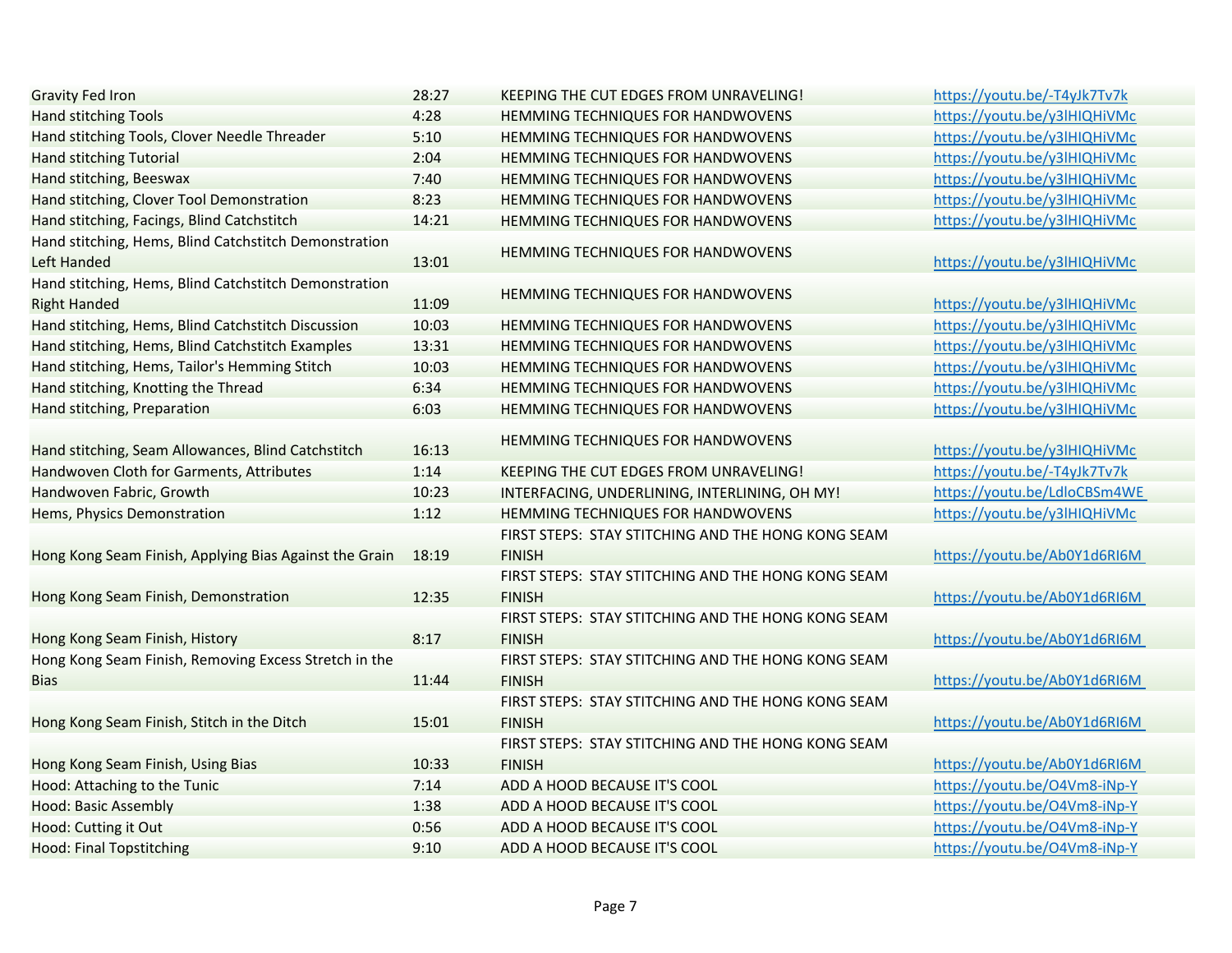| Hood: Finishing the Front Edge                         | 6:37  | ADD A HOOD BECAUSE IT'S COOL                        | https://youtu.be/O4Vm8-iNp-Y |
|--------------------------------------------------------|-------|-----------------------------------------------------|------------------------------|
| Hood: Finishing the Yoke Facing                        | 9:55  | ADD A HOOD BECAUSE IT'S COOL                        | https://youtu.be/O4Vm8-iNp-Y |
| Hood: Flat-felled Seam on Curved Seams                 | 2:32  | ADD A HOOD BECAUSE IT'S COOL                        | https://youtu.be/O4Vm8-iNp-Y |
| Hood: Flat-felled Seam on Handwovens                   | 2:00  | ADD A HOOD BECAUSE IT'S COOL                        | https://youtu.be/O4Vm8-iNp-Y |
| How to Print a Digital Pattern                         | 5:00  | WHAT TO DO WITH A DIGITALLY DOWNLOADED PATTERN      | https://youtu.be/14 iQKfTfiw |
| Identifying Dart Markings: Using a pin                 | 1:37  | DARTS IN HANDWOVEN CLOTH PART 2                     | https://youtu.be/mUwxFc1l nY |
| Identifying where to stitch a dart                     | 3:25  | DARTS IN HANDWOVEN CLOTH PART 2                     | https://youtu.be/mUwxFc1l nY |
| Identifying where to stitch a dart: Thread basting     | 6:50  | DARTS IN HANDWOVEN CLOTH PART 2                     | https://youtu.be/mUwxFc1l nY |
| Identifying where to stitch a dart: Using chalk        | 6:06  | DARTS IN HANDWOVEN CLOTH PART 2                     | https://youtu.be/mUwxFc1l nY |
|                                                        |       |                                                     |                              |
| Identifying where to stitch a dart: Using pin markings | 4:53  | DARTS IN HANDWOVEN CLOTH PART 2                     | https://youtu.be/mUwxFc1l nY |
| In-seam Buttonholes: Overplacket Stitching             | 9:59  | <b>GUILT-FREE BUTTONHOLES: JUST MAKE A PLACKET</b>  | https://youtu.be/TALy2mHD9q0 |
| <b>Interfacing and Tailor's Tacks</b>                  | 2:55  | INTERFACING, UNDERLINING, INTERLINING, OH MY!       | https://youtu.be/LdloCBSm4WE |
| <b>Interfacing Definition</b>                          | 1:36  | INTERFACING, UNDERLINING, INTERLINING, OH MY!       | https://youtu.be/LdloCBSm4WE |
| Interfacing, Fusible, How to Apply                     | 3:51  | INTERFACING, UNDERLINING, INTERLINING, OH MY!       | https://youtu.be/LdloCBSm4WE |
| Interfacing, Fusible, Steam Shrinking                  | 4:54  | INTERFACING, UNDERLINING, INTERLINING, OH MY!       | https://youtu.be/LdloCBSm4WE |
| Interfacing, How to Cut                                | 2:40  | INTERFACING, UNDERLINING, INTERLINING, OH MY!       | https://youtu.be/LdloCBSm4WE |
| Interfacing, un-fusing                                 | 4:40  | INTERFACING, UNDERLINING, INTERLINING, OH MY!       | https://youtu.be/LdloCBSm4WE |
| <b>Interlining Definition</b>                          | 19:17 | INTERFACING, UNDERLINING, INTERLINING, OH MY!       | https://youtu.be/LdloCBSm4WE |
| Interlining, How to Apply                              | 20:51 | INTERFACING, UNDERLINING, INTERLINING, OH MY!       | https://youtu.be/LdloCBSm4WE |
| Interlining, Pellon Thermolam Plus Sew-In              | 19:35 | INTERFACING, UNDERLINING, INTERLINING, OH MY!       | https://youtu.be/LdloCBSm4WE |
| Interlining, Sleeves are Not Interlined.               | 16:00 | INTERFACING, UNDERLINING, INTERLINING, OH MY!       | https://youtu.be/LdloCBSm4WE |
| Jacket 200: Attaching Lining to Front Band or Facing   | 8:17  | <b>LININGS PART 2: INSTALLATION</b>                 | https://youtu.be/OSsKCo3l fs |
| Jacket Lining: Determining Hem Allowance               | 0:41  | MONDAY MINI; LINING PART 2: ADDENDUM                | https://youtu.be/NYwQT4aALVs |
|                                                        |       | CREATING BIAS STRIPS FOR SEAM AND EDGE FINISHES FOR |                              |
| Kathrin Weber/Blazing Shuttles Warps                   | 1:51  | <b>HANDWOVEN FABRICS</b>                            | https://youtu.be/XMWwZ IMWCo |
| Kumihimo Braid                                         | 12:40 | INTERRUPT PIPING TO FORM A LOOP CLOSURE             | https://youtu.be/h5enoJ91ZT0 |
| Leather Upper Collar                                   | 5:13  | LINING PART 3: WHEN BUTTONHOLES ARE IN THE WAY      | https://youtu.be/jx3qO1Zfqwk |
| Lining Fabric: Silk Kimono                             | 0:55  | <b>LININGS PART 2: INSTALLATION</b>                 | https://youtu.be/OSsKCo3l fs |
|                                                        |       | FIRST STEPS: STAY STITCHING AND THE HONG KONG SEAM  |                              |
| Lining in a Handwoven Jacket                           | 7:26  | <b>FINISH</b>                                       | https://youtu.be/Ab0Y1d6RI6M |
| Lining Underarm: Anchoring Seams                       | 12:20 | LINING PART 3: WHEN BUTTONHOLES ARE IN THE WAY      | https://youtu.be/jx3qO1Zfqwk |
|                                                        |       | TRANSFERRING MARKS AND NOTATIONS FROM PATTERN TO    |                              |
| Lining up a Pattern with the Fabric Grain              | 2:43  | <b>FABRIC</b>                                       | https://youtu.be/NNzkpx074tc |
| Lining, Assembling Front and Back                      | 9:46  | LININGS PART 1: ASSEMBLY                            | https://youtu.be/oEHfRc39G7Q |
| Lining, Hemming                                        | 13:35 | <b>LININGS PART 1: ASSEMBLY</b>                     | https://youtu.be/oEHfRc39G7Q |
| Lining: Attaching to Upper Collar Facing               | 6:32  | LINING PART 3: WHEN BUTTONHOLES ARE IN THE WAY      | https://youtu.be/jx3q01Zfqwk |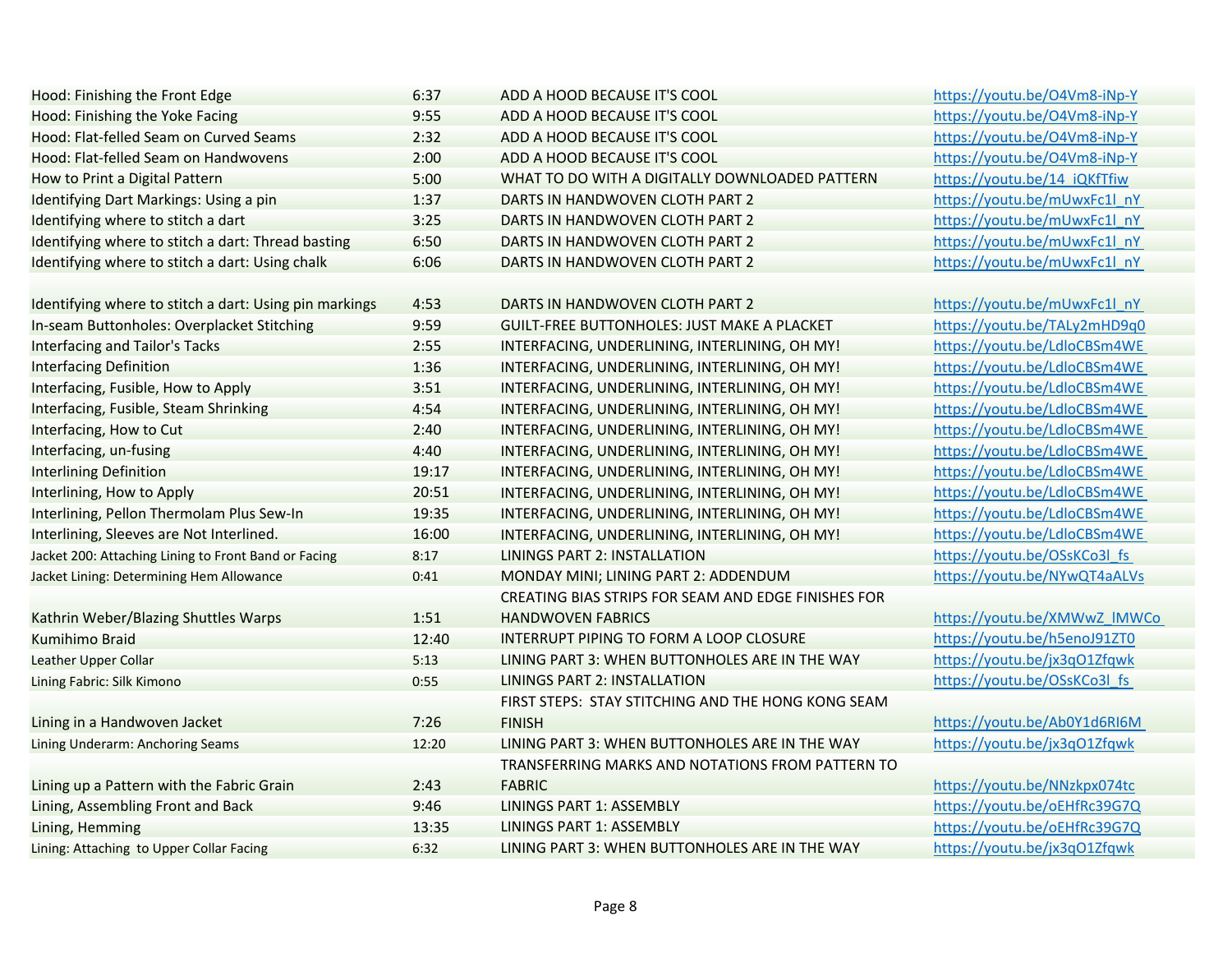| Lining: Choosing Fabric                                                        | 1:46  | <b>LININGS PART 1: ASSEMBLY</b>                    | https://youtu.be/oEHfRc39G7Q |
|--------------------------------------------------------------------------------|-------|----------------------------------------------------|------------------------------|
| Lining: Cutting the Pieces                                                     | 5:42  | <b>LININGS PART 1: ASSEMBLY</b>                    | https://youtu.be/oEHfRc39G7Q |
| Loop Closures: Kumihimo Braid                                                  | 12:40 | INTERRUPT PIPING TO FORM A LOOP CLOSURE            | https://youtu.be/h5enoJ91ZT0 |
| Loop Closures: On Perimeter of Garment                                         | 12:21 | INTERRUPT PIPING TO FORM A LOOP CLOSURE            | https://youtu.be/h5enoJ91ZT0 |
| Loop Closures: Pinning the Cording in Place                                    | 8:38  | INTERRUPT PIPING TO FORM A LOOP CLOSURE            | https://youtu.be/h5enoJ91ZT0 |
| Loop Closures: Removing Stuffing in Loop Area                                  | 10:04 | INTERRUPT PIPING TO FORM A LOOP CLOSURE            | https://youtu.be/h5enoJ91ZT0 |
| Loop Length                                                                    | 8:15  | INTERRUPT PIPING TO FORM A LOOP CLOSURE            | https://youtu.be/h5enoJ91ZT0 |
| <b>Machine shanks</b>                                                          | 12:07 | PIPING AND CORDING PART 1                          | https://youtu.be/le9QljsLkT0 |
| <b>Marking the Lining</b>                                                      | 7:25  | <b>LININGS PART 1: ASSEMBLY</b>                    | https://youtu.be/oEHfRc39G7Q |
| Marking: Button and Loop Placement                                             | 6:34  | INTERRUPT PIPING TO FORM A LOOP CLOSURE            | https://youtu.be/h5enoJ91ZT0 |
| Mounting Under the Arm                                                         | 4:55  | <b>LININGS PART 2: INSTALLATION</b>                | https://youtu.be/OSsKCo3l fs |
| Mounting Upper Collar Facing to Jacket Body                                    | 9:54  | LINING PART 3: WHEN BUTTONHOLES ARE IN THE WAY     | https://youtu.be/jx3qO1Zfqwk |
| <b>Mulder Appearance</b>                                                       | 2:46  | NYLON TRICOT AS A SEAM FINISH                      | https://youtu.be/Ku1Hp0id0Pw |
| <b>Mulder Appearance</b>                                                       | 3:25  | NYLON TRICOT AS A SEAM FINISH                      | https://youtu.be/Ku1Hp0id0Pw |
| <b>Mulder Appearance</b>                                                       | 3:49  | NYLON TRICOT AS A SEAM FINISH                      | https://youtu.be/Ku1Hp0id0Pw |
| <b>Mulder Appearance</b>                                                       | 8:50  | NYLON TRICOT AS A SEAM FINISH                      | https://youtu.be/Ku1Hp0id0Pw |
| <b>Notions Requirements</b>                                                    | 10:38 | WHAT TO DO WITH A DIGITALLY DOWNLOADED PATTERN     | https://youtu.be/14 iQKfTfiw |
| Overedge Foot for Supporting Zig Zag Stitches                                  | 23:37 | KEEPING THE CUT EDGES FROM UNRAVELING!             | https://youtu.be/-T4yJk7Tv7k |
| Overplacket Buttonholes: Handstitching to Finish                               | 12:26 | <b>GUILT-FREE BUTTONHOLES: JUST MAKE A PLACKET</b> | https://youtu.be/TALy2mHD9q0 |
| <b>Overplacket: Basic Construction</b>                                         | 7:25  | <b>GUILT-FREE BUTTONHOLES: JUST MAKE A PLACKET</b> | https://youtu.be/TALy2mHD9q0 |
| <b>Overplacket: Final Topstitching</b>                                         | 12:34 | <b>GUILT-FREE BUTTONHOLES: JUST MAKE A PLACKET</b> | https://youtu.be/TALy2mHD9q0 |
| <b>Overplacket: Finishing Details</b>                                          | 10:47 | <b>GUILT-FREE BUTTONHOLES: JUST MAKE A PLACKET</b> | https://youtu.be/TALy2mHD9q0 |
| Pattern Alterations, Adding a Hem Allowance to a Short<br>Sleeve               | 12:23 | HOW TO COMBINE PATTERN ELEMENTS                    | https://youtu.be/8r6MoH3IISQ |
| Pattern Alterations, Adding a Sleeve to a Sleeveless<br>Garment                | 8:01  | HOW TO COMBINE PATTERN ELEMENTS                    | https://youtu.be/8r6MoH3IISQ |
| Pattern Alterations, Combining the 800 Vest and 100<br><b>Jacket Necklines</b> | 5:25  | HOW TO COMBINE PATTERN ELEMENTS                    | https://youtu.be/8r6MoH3IISQ |
| Pattern Alterations, Extending the Front Neckline                              | 5:25  | HOW TO COMBINE PATTERN ELEMENTS                    | https://youtu.be/8r6MoH3IISQ |
| Pattern Alterations, Moving Side Seams                                         | 2:06  | <b>HOW TO COMBINE PATTERN ELEMENTS</b>             | https://youtu.be/8r6MoH3IISQ |
| Pattern Alterations, Shortening the 1000 Dress to make a<br>Top                | 9:57  | HOW TO COMBINE PATTERN ELEMENTS                    | https://youtu.be/8r6MoH3IISQ |
| Pattern Alterations, Waist Darts when Creating a Top<br>from a Dress           | 9:57  | <b>HOW TO COMBINE PATTERN ELEMENTS</b>             | https://youtu.be/8r6MoH3IISQ |
| Pattern Alterations: Adding seams to reduce the size of a                      |       | WHAT HAPPENS WHEN YOU DON'T HAVE ENOUGH            |                              |
| pattern piece                                                                  | 10:55 | <b>FABRICCHEAT! PART 1</b>                         | https://youtu.be/UyPb85rKGgs |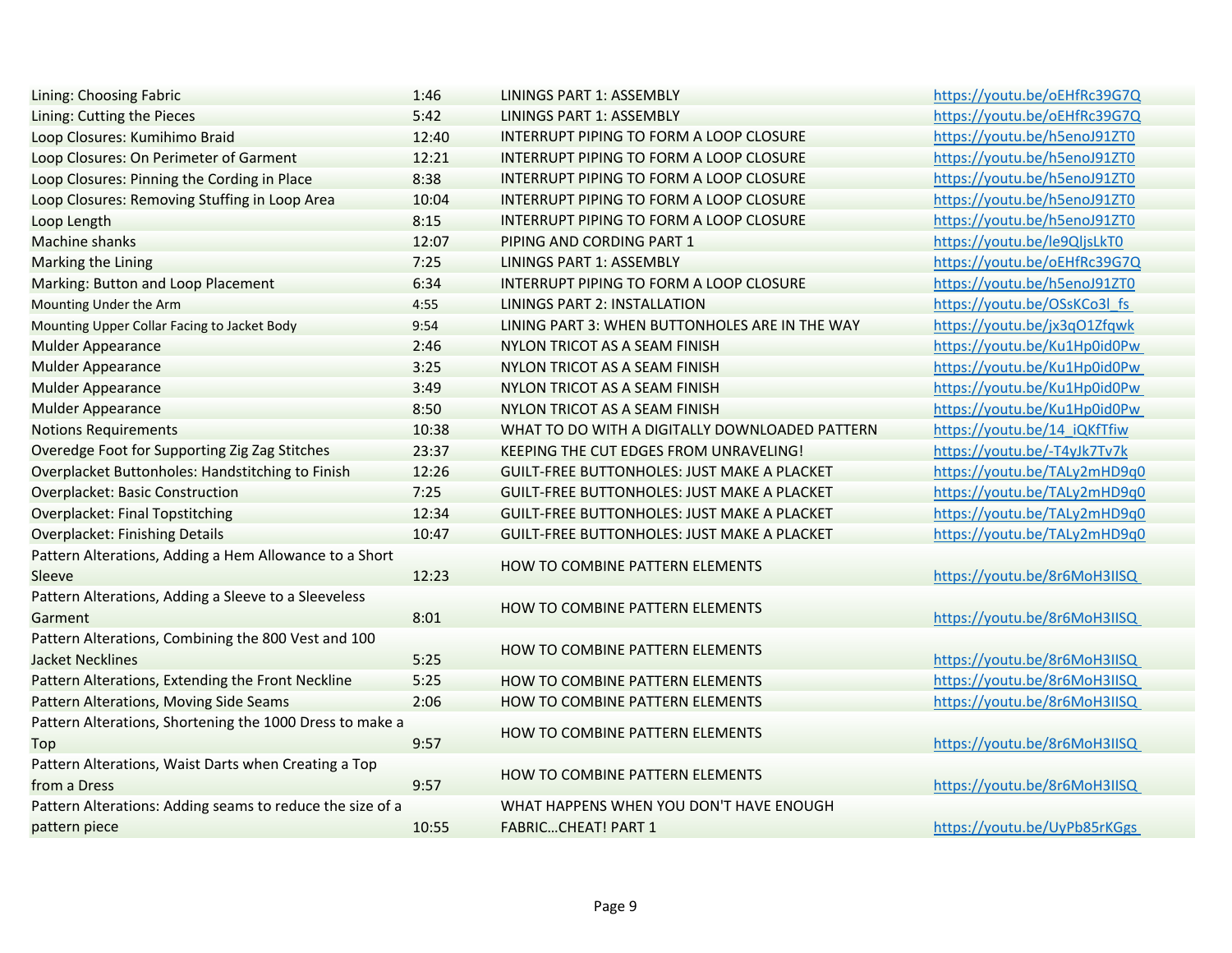| Pattern Alterations: Adding seams to reduce the size of a |       | WHAT HAPPENS WHEN YOU DON'T HAVE ENOUGH             |
|-----------------------------------------------------------|-------|-----------------------------------------------------|
| pattern piece                                             | 12:59 | <b>FABRICCHEAT! PART 1</b>                          |
|                                                           |       | WHAT HAPPENS WHEN YOU DON'T HAVE ENOUGH             |
| Pattern Alterations: Center Back Dart                     | 3:49  | <b>FABRICCHEAT! PART 1</b>                          |
| Pattern Alterations: Combining Sizes Demonstration        | 2:45  | HOW TO COMBINE SIZES WHEN A DART GETS IN THE WAY    |
| Pattern Alterations: Combining Sizes When Tracing a       |       |                                                     |
| Pattern                                                   | 7:38  | TRACING PATTERNS FOR BETTER RESULTS                 |
| Pattern Alterations: Moving the Armhole Notches to        |       |                                                     |
| Markings on the Seamline                                  | 8:05  | DARTS IN HANDWOVEN CLOTH PART 1                     |
| Pattern Alterations: Moving the side seam towards the     |       | WHAT HAPPENS WHEN YOU DON'T HAVE ENOUGH             |
| back, Demonstration                                       | 18:09 | <b>FABRICCHEAT! PART 1</b>                          |
| Pattern Alterations: Piecing the shawl collar for an      |       | WHAT HAPPENS WHEN YOU DON'T HAVE ENOUGH             |
| inseam buttonhole                                         | 6:31  | <b>FABRICCHEAT! PART 1</b>                          |
|                                                           |       | TRANSFERRING MARKS AND NOTATIONS FROM PATTERN TO    |
| Pattern Markings, Moving Notches to the Seamline          | 7:08  | <b>FABRIC</b>                                       |
| Pattern Markings, Single Dot vs. Double Dots for Sleeves  |       | TRANSFERRING MARKS AND NOTATIONS FROM PATTERN TO    |
| and Armholes                                              | 9:46  | <b>FABRIC</b>                                       |
| <b>PDF Reader</b>                                         | 2:29  | WHAT TO DO WITH A DIGITALLY DOWNLOADED PATTERN      |
| Pin Fitting the Traced Pattern                            | 3:15  | TRACING PATTERNS FOR BETTER RESULTS                 |
| Pin What You Know                                         | 1:43  | <b>SEWING SEAMS</b>                                 |
| Pin What You Know                                         | 13:30 | <b>SET-IN SLEEVES</b>                               |
| Piping and Cording: Examples                              | 1:33  | PIPING AND CORDING PART 1                           |
| Piping: Definition                                        | 1:00  | PIPING AND CORDING PART 1                           |
| Piping: Making the piping                                 | 14:52 | PIPING AND CORDING PART 1                           |
| <b>Placket Extension: Handling Hems</b>                   | 3:35  | <b>GUILT-FREE BUTTONHOLES: JUST MAKE A PLACKET</b>  |
| <b>Placket Extension: Interfacing</b>                     | 2:46  | <b>GUILT-FREE BUTTONHOLES: JUST MAKE A PLACKET</b>  |
| <b>Placket Extension: Preparing Tunic Fronts</b>          | 3:27  | <b>GUILT-FREE BUTTONHOLES: JUST MAKE A PLACKET</b>  |
| <b>Point Turner</b>                                       | 14:50 | PIPING AND CORDING PART 2                           |
| <b>Point Turner</b>                                       | 17:16 | BOUND BUTTONHOLES PT 2: FACING THE BUTTONHOLES      |
|                                                           |       | CREATING BIAS STRIPS FOR SEAM AND EDGE FINISHES FOR |
| <b>Preshrinking Commercial Fabric</b>                     | 11:42 | <b>HANDWOVEN FABRICS</b>                            |
| Pre-shrinking Lining Fabric                               | 4:35  | <b>LININGS PART 1: ASSEMBLY</b>                     |
| Pressing darts: Avoiding a ridge when pressing            | 14:56 | DARTS IN HANDWOVEN CLOTH PART 2                     |
| <b>Pressing Darts: Direction</b>                          | 13:24 | DARTS IN HANDWOVEN CLOTH PART 2                     |
| <b>Pressing Darts: Iron</b>                               | 13:41 | DARTS IN HANDWOVEN CLOTH PART 2                     |
| Pressing darts: Silk Organza as a press cloth             | 15:18 | DARTS IN HANDWOVEN CLOTH PART 2                     |

 https://youtu.be/UyPb85rKGgs https://youtu.be/UyPb85rKGgs HE WAY https://youtu.be/4IjoWkrpc3k https://youtu.be/bQiRn7tMCIQ https://youtu.be/ipj1zeFvBUQ https://youtu.be/UyPb85rKGgs https://youtu.be/UyPb85rKGgs https://youtu.be/NNzkpx074tc https://youtu.be/NNzkpx074tc https://youtu.be/14\_iQKfTfiw https://youtu.be/bQiRn7tMCIQ https://youtu.be/WTIHGfy0yqU https://youtu.be/dSWq1MTYKJc https://youtu.be/le9QljsLkT0 https://youtu.be/le9QljsLkT0 https://youtu.be/le9QljsLkT0 https://youtu.be/TALy2mHD9q0 https://youtu.be/TALy2mHD9q0 https://youtu.be/TALy2mHD9q0 https://youtu.be/UT53bdBSJWM NHOLES https://youtu.be/RfKvLHch1ds https://youtu.be/XMWwZ\_lMWCo https://youtu.be/oEHfRc39G7Q https://youtu.be/mUwxFc1l\_nY

> https://youtu.be/mUwxFc1l\_nY https://youtu.be/mUwxFc1l\_nY https://youtu.be/mUwxFc1l\_nY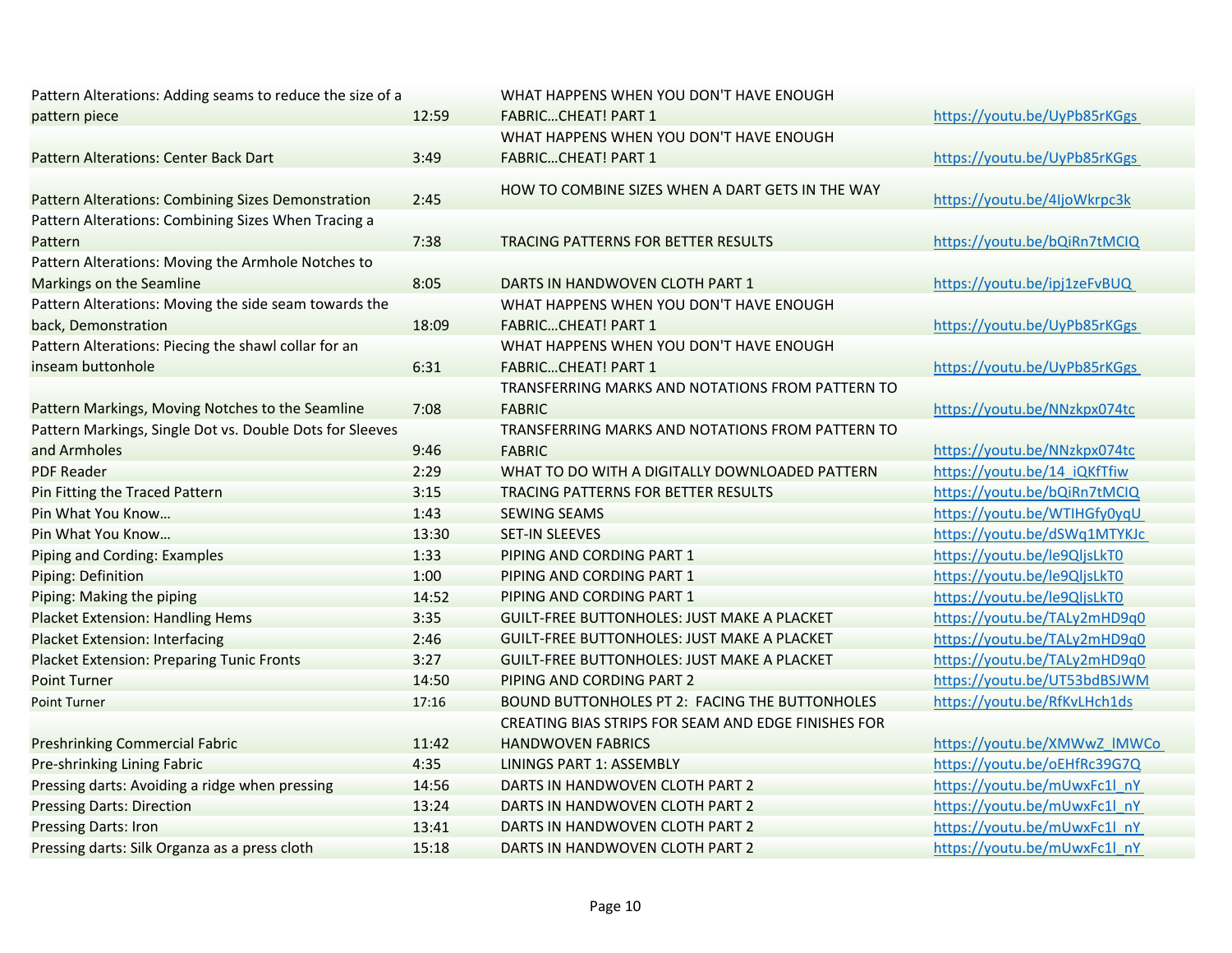| <b>Pressing Darts: Theory</b>                              | 12:30 | DARTS IN HANDWOVEN CLOTH PART 2                     | https://youtu.be/mUwxFc1l nY |
|------------------------------------------------------------|-------|-----------------------------------------------------|------------------------------|
| Pressing darts: Using a Tailor's Clapper                   | 15:24 | DARTS IN HANDWOVEN CLOTH PART 2                     | https://youtu.be/mUwxFc1l nY |
| Pressing darts: Using a Tailor's Ham                       | 14:05 | DARTS IN HANDWOVEN CLOTH PART 2                     | https://youtu.be/mUwxFc1l nY |
| Preventing shifting of layers when using a pin to identify |       |                                                     |                              |
| dart markings                                              | 1:54  | DARTS IN HANDWOVEN CLOTH PART 2                     | https://youtu.be/mUwxFc1l nY |
|                                                            |       | WHAT HAPPENS WHEN YOU DON'T HAVE ENOUGH             |                              |
| <b>Princess Seams</b>                                      | 11:36 | <b>FABRICCHEAT! PART 1</b>                          | https://youtu.be/UyPb85rKGgs |
| Purchasing Buttons: How Many?                              | 1:25  | INTERRUPT PIPING TO FORM A LOOP CLOSURE             | https://youtu.be/h5enoJ91ZT0 |
|                                                            |       | TRANSFERRING MARKS AND NOTATIONS FROM PATTERN TO    |                              |
| <b>Quilter's Pins</b>                                      | 12:49 | <b>FABRIC</b>                                       | https://youtu.be/NNzkpx074tc |
| Raveling                                                   |       | <b>LININGS PART 2: INSTALLATION</b>                 | https://youtu.be/OSsKCo3l fs |
| Reducing Bulk: Band Seam Allowances                        | 10:39 | PIPING AND CORDING PART 2                           | https://youtu.be/UT53bdBSJWM |
| <b>Release Pleat: Pressing</b>                             | 3:50  | MONDAY MINI; LINING PART 2: ADDENDUM                | https://youtu.be/NYwQT4aALVs |
| Reverse Flat-Fell Seam                                     | 3:42  | ADD A HOOD BECAUSE IT'S COOL                        | https://youtu.be/O4Vm8-iNp-Y |
|                                                            |       | CREATING BIAS STRIPS FOR SEAM AND EDGE FINISHES FOR |                              |
| Rotary Cutter, Hand Ergonomics                             | 15:20 | <b>HANDWOVEN FABRICS</b>                            | https://youtu.be/XMWwZ IMWCo |
|                                                            |       | CREATING BIAS STRIPS FOR SEAM AND EDGE FINISHES FOR |                              |
| <b>Rotary Cutting Tools</b>                                | 14:27 | <b>HANDWOVEN FABRICS</b>                            | https://youtu.be/XMWwZ_IMWCo |
| <b>Rulers for Tracing Patterns</b>                         | 5:38  | TRACING PATTERNS FOR BETTER RESULTS                 | https://youtu.be/bQiRn7tMCIQ |
| <b>Seam Stick</b>                                          | 6:33  | <b>SEWING SEAMS</b>                                 | https://youtu.be/WTIHGfy0yqU |
| <b>Seam Stick Demonstration</b>                            | 7:09  | <b>SEWING SEAMS</b>                                 | https://youtu.be/WTIHGfy0yqU |
| Seams: Pinning the shoulder seams                          | 10:38 | <b>SEWING SEAMS</b>                                 | https://youtu.be/WTIHGfy0yqU |
| Seams: Pinning the Side Seams                              | 2:46  | <b>SEWING SEAMS</b>                                 | https://youtu.be/WTIHGfy0yqU |
|                                                            |       |                                                     |                              |
| Seams: Pressing seams with a Hong Kong Seam Finish         | 6:16  | <b>SEWING SEAMS</b>                                 | https://youtu.be/WTIHGfy0yqU |
| <b>Seams: Shoulder Seamlines</b>                           | 7:51  | <b>SEWING SEAMS</b>                                 | https://youtu.be/WTIHGfy0yqU |
| Seams: Stitching in the direction of the grain             | 0:51  | <b>SEWING SEAMS</b>                                 | https://youtu.be/WTIHGfy0yqU |
| Seams: Using a Tailor's Clapper                            | 7:30  | <b>SEWING SEAMS</b>                                 | https://youtu.be/WTIHGfy0yqU |
| Set-in sleeves: "Pin what you know"                        | 13:30 | SET-IN SLEEVES                                      | https://youtu.be/dSWq1MTYKJc |
| Set-in sleeves: Defining                                   | 1:09  | <b>SET-IN SLEEVES</b>                               | https://youtu.be/dSWq1MTYKJc |
| Set-in sleeves: Ease stitching                             | 6:20  | <b>SET-IN SLEEVES</b>                               | https://youtu.be/dSWq1MTYKJc |
| Set-in sleeves: Easing the cap                             | 15:33 | <b>SET-IN SLEEVES</b>                               | https://youtu.be/dSWq1MTYKJc |
|                                                            |       |                                                     |                              |
| Set-in sleeves: Finishing the armhole seam allowance       | 25:44 | <b>SET-IN SLEEVES</b>                               | https://youtu.be/dSWq1MTYKJc |
|                                                            |       |                                                     |                              |
| Set-in sleeves: Finishing the lower edge of the sleeve     | 10:26 | <b>SET-IN SLEEVES</b>                               | https://youtu.be/dSWq1MTYKJc |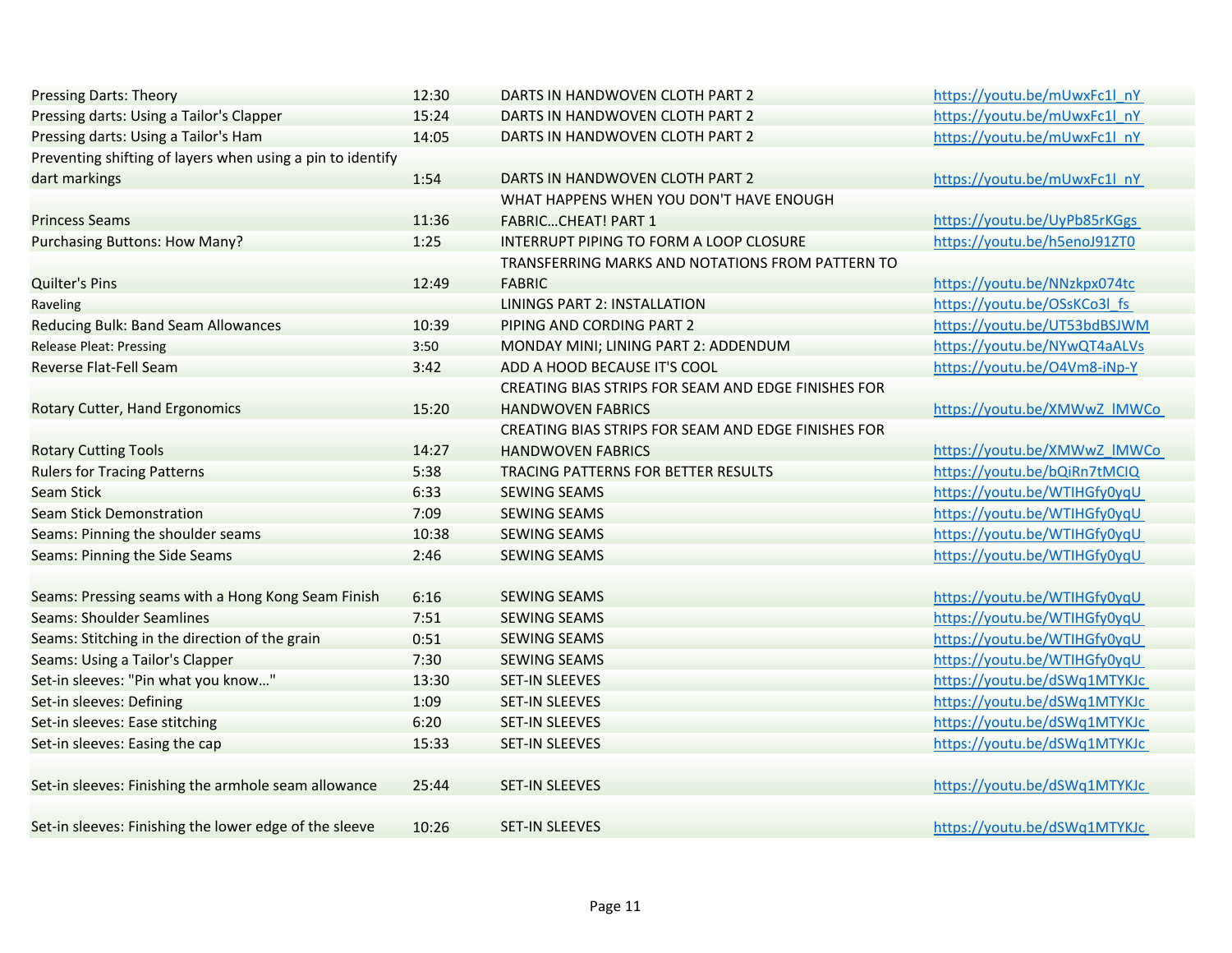| Set-in sleeves: Machine-baste sleeve into armhole             | 20:47 | <b>SET-IN SLEEVES</b>                              | https://youtu.be/dSWq1MTYKJc |
|---------------------------------------------------------------|-------|----------------------------------------------------|------------------------------|
| Set-in sleeves: Notches vs. dots                              | 3:24  | <b>SET-IN SLEEVES</b>                              | https://youtu.be/dSWq1MTYKJc |
| Set-in sleeves: Pinning in a set-in sleeve                    | 12:39 | <b>SET-IN SLEEVES</b>                              | https://youtu.be/dSWq1MTYKJc |
| Set-in sleeves: Pressing sleeve head using a Tailor's Ham     | 23:53 | <b>SET-IN SLEEVES</b>                              | https://youtu.be/dSWq1MTYKJc |
|                                                               |       |                                                    |                              |
| Set-in sleeves: Pressing the underarm seam of the sleeve 9:18 |       | <b>SET-IN SLEEVES</b>                              | https://youtu.be/dSWq1MTYKJc |
| Set-in sleeves: Sew the sleeve in facing up or down?          | 19:56 | <b>SET-IN SLEEVES</b>                              | https://youtu.be/dSWq1MTYKJc |
| Set-in sleeves: Sewing the underarm seam                      | 9:05  | <b>SET-IN SLEEVES</b>                              | https://youtu.be/dSWq1MTYKJc |
| Set-in sleeves: Shape of sleeve cap                           | 2:35  | <b>SET-IN SLEEVES</b>                              | https://youtu.be/dSWq1MTYKJc |
| Set-in sleeves: Sleeve cap markings                           | 3:01  | <b>SET-IN SLEEVES</b>                              | https://youtu.be/dSWq1MTYKJc |
| Set-in sleeves: Stitch armhole seam Permanently               | 23:00 | <b>SET-IN SLEEVES</b>                              | https://youtu.be/dSWq1MTYKJc |
| Set-in sleeves: Transferring markings with tailor's tacks     | 5:54  | <b>SET-IN SLEEVES</b>                              | https://youtu.be/dSWq1MTYKJc |
| Set-in sleeves: Underarm seam finish                          | 8:15  | <b>SET-IN SLEEVES</b>                              | https://youtu.be/dSWq1MTYKJc |
| Setting in Lining Sleeve                                      | 7:00  | LINING PART 3: WHEN BUTTONHOLES ARE IN THE WAY     | https://youtu.be/jx3qO1Zfqwk |
| Setting Match Points for Side Bust Dart                       | 7:21  | HOW TO COMBINE SIZES WHEN A DART GETS IN THE WAY   | https://youtu.be/4IjoWkrpc3k |
| <b>Sewing Clips</b>                                           | 7:59  | LINING PART 3: WHEN BUTTONHOLES ARE IN THE WAY     | https://youtu.be/jx3qO1Zfqwk |
| <b>Sewing Clips</b>                                           | 5:46  | BOUND BUTTONHOLES PT 2: FACING THE BUTTONHOLES     | https://youtu.be/RfKvLHch1ds |
| <b>Sewing Gauge</b>                                           | 5:13  | INTERRUPT PIPING TO FORM A LOOP CLOSURE            | https://youtu.be/h5enoJ91ZT0 |
| Sewing Gauge: How to Use                                      | 8:35  | <b>GUILT-FREE BUTTONHOLES: JUST MAKE A PLACKET</b> | https://youtu.be/TALy2mHD9q0 |
| <b>Sewing Machine Needles</b>                                 | 14:09 | WORKING WITH HANDWOVENS: SEWING BASICS             | https://youtu.be/7UQUNqwSjek |
| Sewing Machine Needles, Schmetz                               | 14:14 | <b>WORKING WITH HANDWOVENS: SEWING BASICS</b>      | https://youtu.be/7UQUNqwSjek |
| Sewing Thread, Direction                                      | 5:44  | <b>HEMMING TECHNIQUES FOR HANDWOVENS</b>           | https://youtu.be/y3lHIQHiVMc |
| Sewing Thread, Polyester vs. Cotton                           | 3:17  | <b>HEMMING TECHNIQUES FOR HANDWOVENS</b>           | https://youtu.be/y3lHIQHiVMc |
| Sewing Thread, Polyester vs. Cotton                           | 21:22 | WORKING WITH HANDWOVENS: SEWING BASICS             | https://youtu.be/7UQUNgwSjek |
| Sewing Thread, Regular vs. Serger Thread                      | 4:13  | <b>HEMMING TECHNIQUES FOR HANDWOVENS</b>           | https://youtu.be/y3lHIQHiVMc |
| Sewing Thread, Tex Weight                                     | 2:37  | HEMMING TECHNIQUES FOR HANDWOVENS                  | https://youtu.be/y3lHIQHiVMc |
| Shape Flex for Buttonhole Windows                             | 7:00  | BOUND BUTTONHOLES PT 2: FACING THE BUTTONHOLES     | https://youtu.be/RfKvLHch1ds |
|                                                               |       | WHAT HAPPENS WHEN YOU DON'T HAVE ENOUGH            |                              |
| Shoulder Epaulets, to hide mismatched shoulders               | 3:28  | <b>FABRICCHEAT! PART 1</b>                         | https://youtu.be/UyPb85rKGgs |
| Shoulder seams: Mismatched                                    | 13:37 | <b>SEWING SEAMS</b>                                | https://youtu.be/WTIHGfy0yqU |
| Shoulder seams: Attaching the epaulet                         | 18:48 | <b>SEWING SEAMS</b>                                | https://youtu.be/WTIHGfy0yqU |
| Shoulder seams: Cheat for mismatched shoulders:               |       |                                                    |                              |
| epaulettes                                                    | 14:10 | <b>SEWING SEAMS</b>                                | https://youtu.be/WTIHGfy0yqU |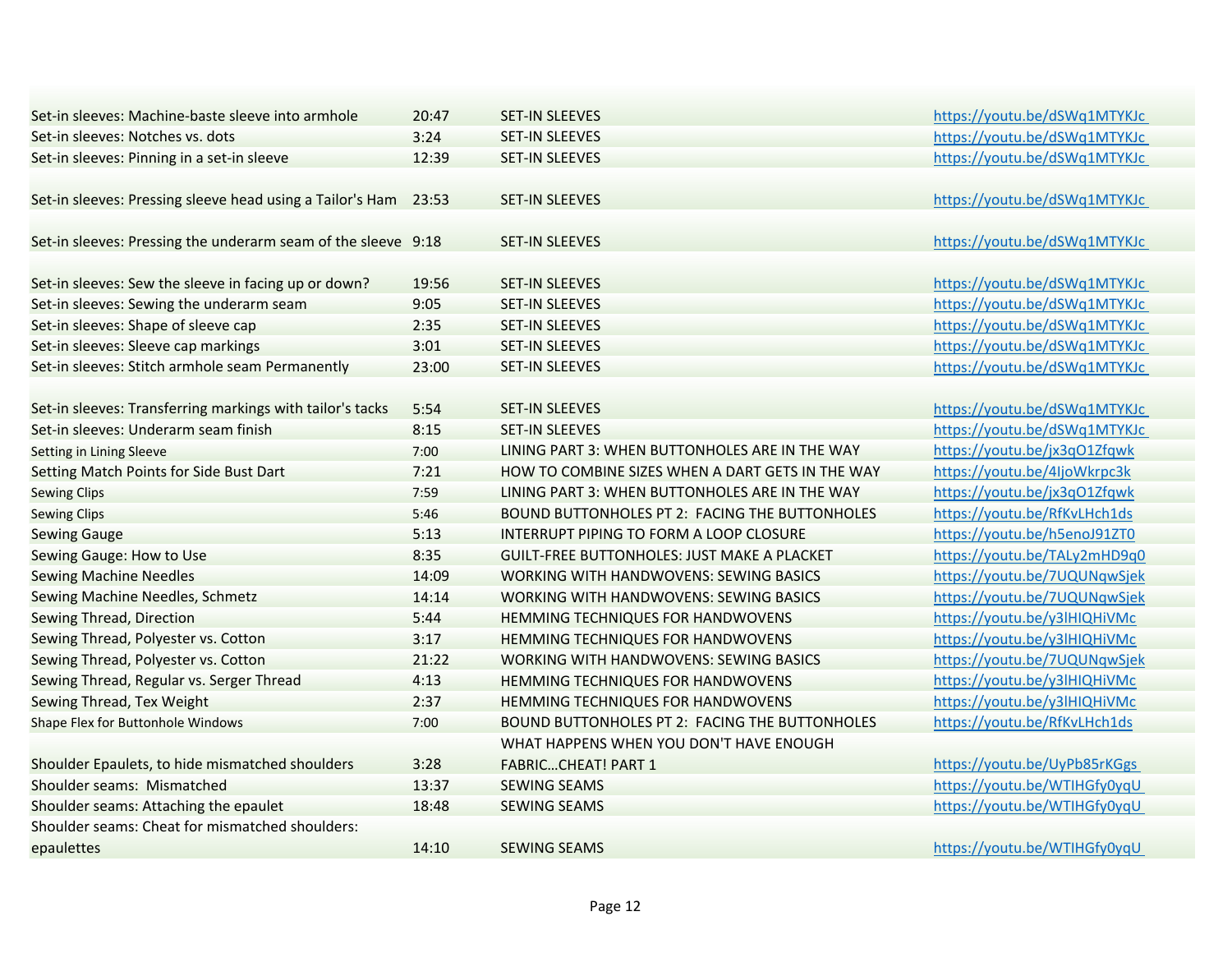| Shoulder seams: Creating an epaulet                     | 15:13 | <b>SEWING SEAMS</b>                                | https://youtu.be/WTIHGfy0yqU |
|---------------------------------------------------------|-------|----------------------------------------------------|------------------------------|
| Shoulder seams: Sewing a shoulder seam with a stay      | 12:33 | <b>SEWING SEAMS</b>                                | https://youtu.be/WTIHGfy0yqU |
| Shoulder seams: Using a longer back shoulder seam for a |       |                                                    |                              |
| better fit                                              | 12:00 | <b>SEWING SEAMS</b>                                | https://youtu.be/WTIHGfy0yqU |
| Shoulder stay: 1/4" (6mm) twill tape                    | 8:57  | <b>SEWING SEAMS</b>                                | https://youtu.be/WTIHGfy0yqU |
| Shoulder stay: Seam binding                             | 9:40  | <b>SEWING SEAMS</b>                                | https://youtu.be/WTIHGfy0yqU |
| Shoulder stay: Selvedge Edge of Lining                  | 9:50  | <b>SEWING SEAMS</b>                                | https://youtu.be/WTIHGfy0yqU |
| Shoulder stays to prevent stretching                    | 8:29  | <b>SEWING SEAMS</b>                                | https://youtu.be/WTIHGfy0yqU |
| Silk Organza as a press cloth                           | 15:18 | DARTS IN HANDWOVEN CLOTH PART 2                    | https://youtu.be/mUwxFc1l nY |
| <b>Sizing (Colors)</b>                                  | 6:18  | WHAT TO DO WITH A DIGITALLY DOWNLOADED PATTERN     | https://youtu.be/14 iQKfTfiw |
| Sleeve Lining: Attaching Hem to Jacket                  | 13:20 | <b>LININGS PART 2: INSTALLATION</b>                | https://youtu.be/OSsKCo3l fs |
| Sleeve anatomy and the body                             | 4:15  | <b>SET-IN SLEEVES</b>                              | https://youtu.be/dSWq1MTYKJc |
| Sleeve Hem Allowance: Finishing Options                 | 14:55 | LININGS PART 2: INSTALLATION                       | https://youtu.be/OSsKCo3l fs |
| Sleeve Lining: Attaching to Jacket Hem Allowance        | 2:20  | MONDAY MINI; LINING PART 2: ADDENDUM               | https://youtu.be/NYwQT4aALVs |
| Sleeve Lining: Creating Hem Allowance                   | 3:12  | MONDAY MINI; LINING PART 2: ADDENDUM               | https://youtu.be/NYwQT4aALVs |
| Sleeve Lining: Determining Length                       | 2:40  | MONDAY MINI; LINING PART 2: ADDENDUM               | https://youtu.be/NYwQT4aALVs |
| Sleeve Lining: Hand basting Armhole Seam                | 17:01 | LININGS PART 2: INSTALLATION                       | https://youtu.be/OSsKCo3l_fs |
| Sleeve Lining: Hem                                      | 15:05 | LINING PART 3: WHEN BUTTONHOLES ARE IN THE WAY     | https://youtu.be/jx3q01Zfqwk |
| Sleeve Lining: How to Prevent Twisting                  | 13:50 | <b>LININGS PART 2: INSTALLATION</b>                | https://youtu.be/OSsKCo3l fs |
| Sleeve Lining: Release Pleat                            | 1:38  | MONDAY MINI; LINING PART 2: ADDENDUM               | https://youtu.be/NYwQT4aALVs |
| Sleeve Lining: Setting in by Hand or Machine?           | 1:54  | LININGS PART 2: INSTALLATION                       | https://youtu.be/OSsKCo3l fs |
| Sleeve Lining: Setting-In by Machine                    | 6:45  | <b>LININGS PART 2: INSTALLATION</b>                | https://youtu.be/OSsKCo3l fs |
| Sleeve Linings: Cutting, Marking and Assembling         | 5:45  | LININGS PART 1: ASSEMBLY                           | https://youtu.be/oEHfRc39G7Q |
| <b>Sleeve Roll</b>                                      | 9:18  | <b>SET-IN SLEEVES</b>                              | https://youtu.be/dSWq1MTYKJc |
| Slipstitch                                              | 11:20 | LININGS PART 2: INSTALLATION                       | https://youtu.be/OSsKCo3l fs |
| <b>Stacked Buttons: How to Create Them</b>              | 2:27  | INTERRUPT PIPING TO FORM A LOOP CLOSURE            | https://youtu.be/h5enoJ91ZT0 |
|                                                         |       | FIRST STEPS: STAY STITCHING AND THE HONG KONG SEAM |                              |
| Stay Stitching, Discussion and Demonstration            | 3:53  | <b>FINISH</b>                                      | https://youtu.be/Ab0Y1d6RI6M |
| Staystitching                                           | 7:45  | <b>LININGS PART 1: ASSEMBLY</b>                    | https://youtu.be/oEHfRc39G7Q |
| <b>Steam Shrinking Interfacing</b>                      | 29:18 | KEEPING THE CUT EDGES FROM UNRAVELING!             | https://youtu.be/-T4yJk7Tv7k |
|                                                         |       | FIRST STEPS: STAY STITCHING AND THE HONG KONG SEAM |                              |
| Stitch in the Ditch                                     | 15:01 | <b>FINISH</b>                                      | https://youtu.be/Ab0Y1d6RI6M |
|                                                         |       | FIRST STEPS: STAY STITCHING AND THE HONG KONG SEAM |                              |
| Stitch Length, Recommended                              | 3:41  | <b>FINISH</b>                                      | https://youtu.be/Ab0Y1d6RI6M |
| Stitching a dart: following a warp thread               | 12:08 | DARTS IN HANDWOVEN CLOTH PART 2                    | https://youtu.be/mUwxFc1l nY |
| Stitching a dart: stitching off the point               | 10:14 | DARTS IN HANDWOVEN CLOTH PART 2                    | https://youtu.be/mUwxFc1l nY |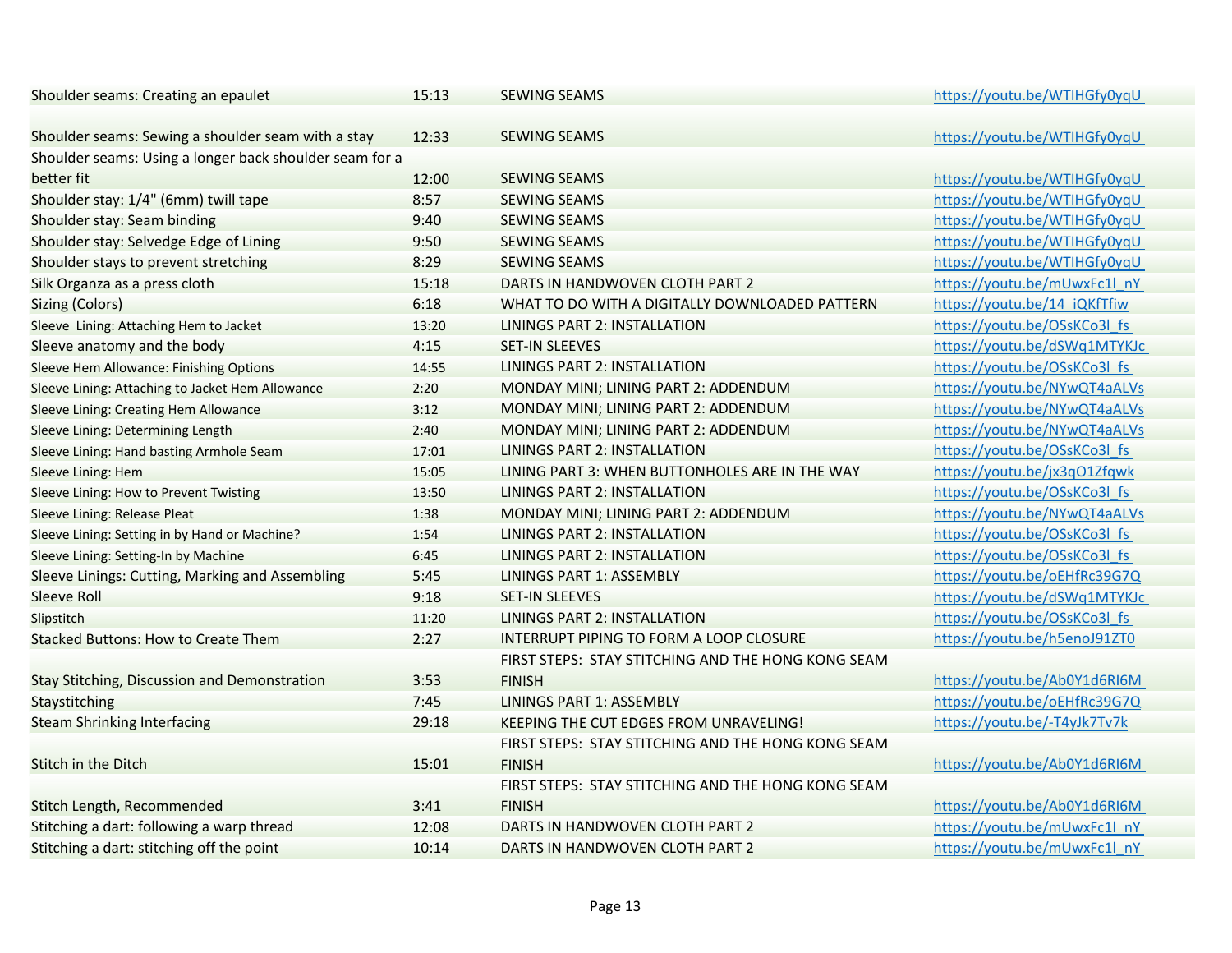| Stitching a dart: using a thread guide               | 7:44  | DARTS IN HANDWOVEN CLOTH PART 2                     | https://youtu.be/mUwxFc1l nY |
|------------------------------------------------------|-------|-----------------------------------------------------|------------------------------|
| Stitching a dart: using pins as a guide              | 11:51 | DARTS IN HANDWOVEN CLOTH PART 2                     | https://youtu.be/mUwxFc1l nY |
| Stitching Along the Edge to Secure                   | 10:48 | KEEPING THE CUT EDGES FROM UNRAVELING!              | https://youtu.be/-T4yJk7Tv7k |
| Stitching Lining to Jacket: Armscye Seam             | 6:16  | <b>LININGS PART 2: INSTALLATION</b>                 | https://youtu.be/OSsKCo3l fs |
| Stitching With the Grain Demonstration               | 12:06 | KEEPING THE CUT EDGES FROM UNRAVELING!              | https://youtu.be/-T4yJk7Tv7k |
| Stitching with the Grain, the Science                | 13:32 | KEEPING THE CUT EDGES FROM UNRAVELING!              | https://youtu.be/-T4yJk7Tv7k |
| <b>Stop Lines: Marking</b>                           | 7:45  | <b>BOUND BUTTONHOLES PART 1</b>                     | https://youtu.be/Lx3aeuFSuCE |
| <b>Stop Lines: Securing Stitching</b>                | 15:02 | <b>BOUND BUTTONHOLES PART 1</b>                     | https://youtu.be/Lx3aeuFSuCE |
| Stop Lines: Transferring to Strip                    | 12:40 | <b>BOUND BUTTONHOLES PART 1</b>                     | https://youtu.be/Lx3aeuFSuCE |
|                                                      |       | CREATING BIAS STRIPS FOR SEAM AND EDGE FINISHES FOR |                              |
| <b>Straightening Commercial Fabric</b>               | 6:33  | <b>HANDWOVEN FABRICS</b>                            | https://youtu.be/XMWwZ IMWCo |
| Straightening Commercial Fabric, Correcting a Skewed |       | CREATING BIAS STRIPS FOR SEAM AND EDGE FINISHES FOR |                              |
| Fabric                                               | 8:52  | <b>HANDWOVEN FABRICS</b>                            | https://youtu.be/XMWwZ IMWCo |
| Straightening Commercial Fabric, Identifying the Low |       | CREATING BIAS STRIPS FOR SEAM AND EDGE FINISHES FOR |                              |
| Spot                                                 | 7:13  | <b>HANDWOVEN FABRICS</b>                            | https://youtu.be/XMWwZ IMWCo |
|                                                      |       | CREATING BIAS STRIPS FOR SEAM AND EDGE FINISHES FOR |                              |
| Straightening Commercial Fabric, Pulling a Thread    | 7:40  | <b>HANDWOVEN FABRICS</b>                            | https://youtu.be/XMWwZ IMWCo |
| <b>Tailor's Clapper</b>                              | 15:24 | DARTS IN HANDWOVEN CLOTH PART 2                     | https://youtu.be/mUwxFc1l_nY |
| <b>Tailor's Clapper Controversy</b>                  | 15:50 | DARTS IN HANDWOVEN CLOTH PART 2                     | https://youtu.be/mUwxFc1l nY |
| <b>Tailor's Ham</b>                                  | 14:05 | DARTS IN HANDWOVEN CLOTH PART 2                     | https://youtu.be/mUwxFc1l nY |
| <b>Tailor's Ham</b>                                  | 23:53 | <b>SET-IN SLEEVES</b>                               | https://youtu.be/dSWq1MTYKJc |
| <b>Tailor's Tacks</b>                                | 7:41  | <b>LININGS PART 2: INSTALLATION</b>                 | https://youtu.be/OSsKCo3l fs |
| Tailor's Tacks on the right side of the garment      | 0:52  | DARTS IN HANDWOVEN CLOTH PART 2                     | https://youtu.be/mUwxFc1l nY |
|                                                      |       | TRANSFERRING MARKS AND NOTATIONS FROM PATTERN TO    |                              |
| Tailor's Tacks or Thread Markings Demonstration      | 7:29  | <b>FABRIC</b>                                       | https://youtu.be/NNzkpx074tc |
|                                                      |       | TRANSFERRING MARKS AND NOTATIONS FROM PATTERN TO    |                              |
| Tailor's Tacks to Determine Fabric Face.             | 13:34 | <b>FABRIC</b>                                       | https://youtu.be/NNzkpx074tc |
|                                                      |       | TRANSFERRING MARKS AND NOTATIONS FROM PATTERN TO    |                              |
| Tailor's Tacks, Double Dots Demonstration            | 9:19  | <b>FABRIC</b>                                       | https://youtu.be/NNzkpx074tc |
|                                                      |       | TRANSFERRING MARKS AND NOTATIONS FROM PATTERN TO    |                              |
| Tailor's Tacks, Embroidery Floss                     | 4:49  | <b>FABRIC</b>                                       | https://youtu.be/NNzkpx074tc |
| <b>Test Square</b>                                   | 5:42  | WHAT TO DO WITH A DIGITALLY DOWNLOADED PATTERN      | https://youtu.be/14 iQKfTfiw |
| <b>Texturized Weft/ Textured Weft</b>                | 9:00  | INTERFACING, UNDERLINING, INTERLINING, OH MY!       | https://youtu.be/LdloCBSm4WE |
| <b>Thread Shank</b>                                  | 13:17 | INTERRUPT PIPING TO FORM A LOOP CLOSURE             | https://youtu.be/h5enoJ91ZT0 |
|                                                      |       | CREATING BIAS STRIPS FOR SEAM AND EDGE FINISHES FOR |                              |
| <b>Threads Insider Videos</b>                        | 20:30 | <b>HANDWOVEN FABRICS</b>                            | https://youtu.be/XMWwZ IMWCo |
| <b>Threads Insider Videos</b>                        | 18:23 | NYLON TRICOT AS A SEAM FINISH                       | https://youtu.be/Ku1Hp0id0Pw |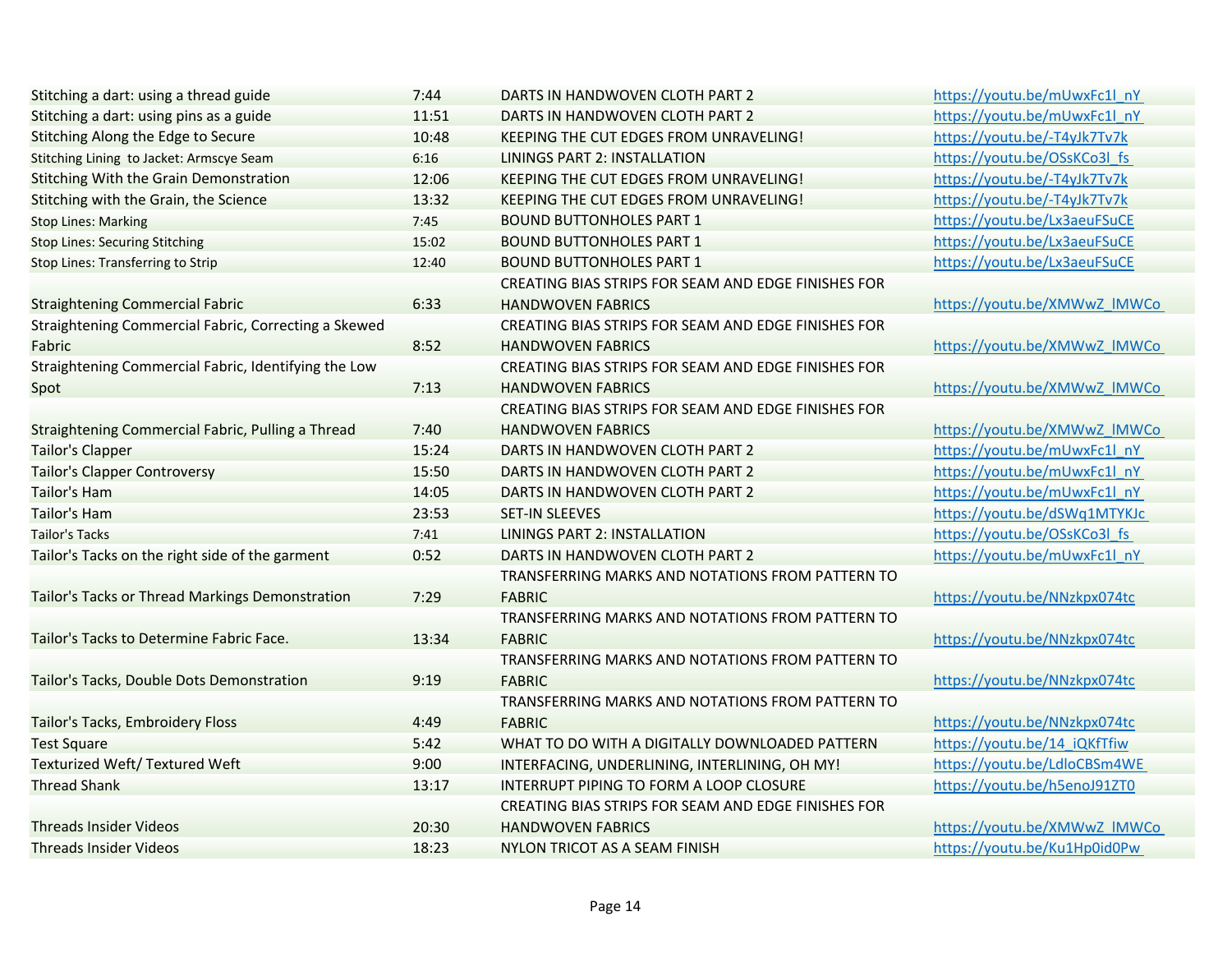| <b>Tissue Paper</b>                                    | 19:03 | <b>BOUND BUTTONHOLES PART 1</b>                     | https://youtu.be/Lx3aeuFSuCE |
|--------------------------------------------------------|-------|-----------------------------------------------------|------------------------------|
| <b>Tools for Tracing Patterns</b>                      | 3:49  | TRACING PATTERNS FOR BETTER RESULTS                 | https://youtu.be/bQiRn7tMCIQ |
| <b>Topstitching the Hood</b>                           | 9:10  | ADD A HOOD BECAUSE IT'S COOL                        | https://youtu.be/O4Vm8-iNp-Y |
| <b>Tracing Match Points</b>                            | 6:28  | TRACING PATTERNS FOR BETTER RESULTS                 | https://youtu.be/bQiRn7tMCIQ |
| <b>Tracing Medium Pellon</b>                           | 2:03  | TRACING PATTERNS FOR BETTER RESULTS                 | https://youtu.be/bQiRn7tMCIQ |
| <b>Tracing Medium Red Dot Tracer</b>                   | 1:19  | TRACING PATTERNS FOR BETTER RESULTS                 | https://youtu.be/bQiRn7tMCIQ |
| <b>Tracing Medium Swedish Tracing Paper</b>            | 2:56  | TRACING PATTERNS FOR BETTER RESULTS                 | https://youtu.be/bQiRn7tMCIQ |
| Tracing the Pattern Demonstration                      | 6:52  | TRACING PATTERNS FOR BETTER RESULTS                 | https://youtu.be/bQiRn7tMCIQ |
| Tracing the Pattern with Red Dot Tracer                | 1:37  | HOW TO COMBINE SIZES WHEN A DART GETS IN THE WAY    | https://youtu.be/4IjoWkrpc3k |
|                                                        |       | TRANSFERRING MARKS AND NOTATIONS FROM PATTERN TO    |                              |
| <b>Transferring Marks to Fabric</b>                    | 4:22  | <b>FABRIC</b>                                       | https://youtu.be/NNzkpx074tc |
|                                                        |       | CREATING BIAS STRIPS FOR SEAM AND EDGE FINISHES FOR |                              |
| <b>True Bias Definition</b>                            | 12:03 | <b>HANDWOVEN FABRICS</b>                            | https://youtu.be/XMWwZ IMWCo |
| Truing-up Hem Allowance at the Side Seam               | 8:22  | HOW TO COMBINE SIZES WHEN A DART GETS IN THE WAY    | https://youtu.be/4IjoWkrpc3k |
| <b>Under Collar and Upper Collar: Definitions</b>      | 3:00  | BOUND BUTTONHOLES PT 2: FACING THE BUTTONHOLES      | https://youtu.be/RfKvLHch1ds |
| Under Collar Band: Attaching to Jacket                 | 0:40  | BOUND BUTTONHOLES PT 2: FACING THE BUTTONHOLES      | https://youtu.be/RfKvLHch1ds |
| <b>Under Collar: Understitching</b>                    | 17:38 | BOUND BUTTONHOLES PT 2: FACING THE BUTTONHOLES      | https://youtu.be/RfKvLHch1ds |
| <b>Underlining Definition</b>                          | 7:49  | INTERFACING, UNDERLINING, INTERLINING, OH MY!       | https://youtu.be/LdloCBSm4WE |
| Underlining, Stay-Form Sew-in                          | 14:19 | INTERFACING, UNDERLINING, INTERLINING, OH MY!       | https://youtu.be/LdloCBSm4WE |
| Underlining, Vintage Sibonne Sew-in                    | 13:13 | INTERFACING, UNDERLINING, INTERLINING, OH MY!       | https://youtu.be/LdloCBSm4WE |
|                                                        |       |                                                     |                              |
| Underplacket Position: Men's/Gender Neutral Garment    | 5:19  | <b>GUILT-FREE BUTTONHOLES: JUST MAKE A PLACKET</b>  | https://youtu.be/TALy2mHD9q0 |
| <b>Underplacket Position: Women's Garment</b>          | 4:58  | <b>GUILT-FREE BUTTONHOLES: JUST MAKE A PLACKET</b>  | https://youtu.be/TALy2mHD9q0 |
| <b>Underplacket: Basic Construction</b>                | 5:40  | GUILT-FREE BUTTONHOLES: JUST MAKE A PLACKET         | https://youtu.be/TALy2mHD9q0 |
| Underplacket: Topstitching                             | 7:01  | <b>GUILT-FREE BUTTONHOLES: JUST MAKE A PLACKET</b>  | https://youtu.be/TALy2mHD9q0 |
| <b>Upper Collar Facing: Attaching to Jacket</b>        | 1:56  | BOUND BUTTONHOLES PT 2: FACING THE BUTTONHOLES      | https://youtu.be/RfKvLHch1ds |
| Upper Collar Facing: Attaching to Under Collar Band    | 12:04 | BOUND BUTTONHOLES PT 2: FACING THE BUTTONHOLES      | https://youtu.be/RfKvLHch1ds |
| <b>Upper Collar/Facing: Finishing Cutting Line</b>     | 8:38  | LINING PART 3: WHEN BUTTONHOLES ARE IN THE WAY      | https://youtu.be/jx3qO1Zfqwk |
| Upper Collar/Facing: Hong Kong Finish                  | 8:38  | LINING PART 3: WHEN BUTTONHOLES ARE IN THE WAY      | https://youtu.be/jx3qO1Zfqwk |
|                                                        |       |                                                     |                              |
| Using the Traced Pattern Grid to Aid in Cutting Fabric | 8:39  | TRACING PATTERNS FOR BETTER RESULTS                 | https://youtu.be/bQiRn7tMCIQ |
| <b>Vogue Sewing Reference</b>                          | 0:41  | PIPING AND CORDING PART 1                           | https://youtu.be/le9QljsLkT0 |
|                                                        |       | FIRST STEPS: STAY STITCHING AND THE HONG KONG SEAM  |                              |
| <b>Walking Foot Discussion</b>                         | 20:45 | <b>FINISH</b>                                       | https://youtu.be/Ab0Y1d6RI6M |
| <b>Washing Samples</b>                                 | 2:58  | <b>WASH YOUR FABRIC!</b>                            | https://youtu.be/ivqviCQqL88 |
| <b>Weft Options, Merino</b>                            | 10:12 | <b>WASH YOUR FABRIC!</b>                            | https://youtu.be/ivqviCQqL88 |
| <b>Weft Options, Protein Fibers</b>                    | 11:06 | <b>WASH YOUR FABRIC!</b>                            | https://youtu.be/ivqviCQqL88 |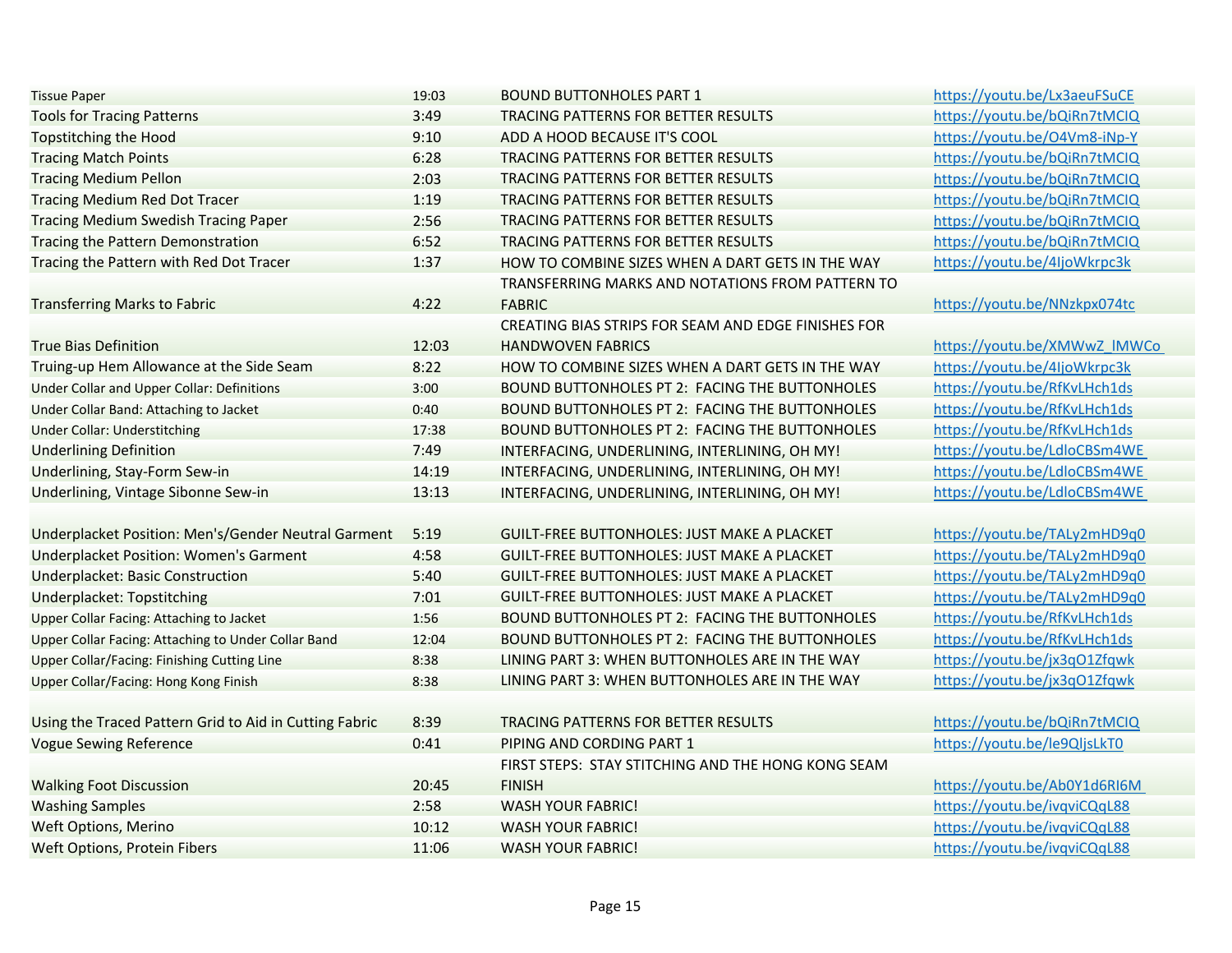| Weft Options, Silk City Fibers                          | 11:19 | <b>WASH YOUR FABRIC!</b>                           | https://youtu.be/ivqviCQqL88 |
|---------------------------------------------------------|-------|----------------------------------------------------|------------------------------|
| Weft Options, Trying Different                          | 1:53  | <b>WASH YOUR FABRIC!</b>                           | https://youtu.be/ivqviCQqL88 |
| Weft Options, Webs Colrain Lace                         | 10:44 | <b>WASH YOUR FABRIC!</b>                           | https://youtu.be/ivqviCQqL88 |
|                                                         |       | WHAT HAPPENS WHEN YOU DON'T HAVE ENOUGH            |                              |
| Weighting selvedges with steel carabiners               | 7:37  | <b>FABRICCHEAT! PART 2</b>                         | https://youtu.be/uLfVS-pkTN4 |
| <b>Welt Pocket Discussion</b>                           | 0:45  | <b>WELT POCKETS</b>                                | https://youtu.be/ZvwBmg61lHk |
| Welt pocket: Adding pocket sections                     | 17:20 | <b>WELT POCKETS</b>                                | https://youtu.be/ZvwBmg61lHk |
| Welt pocket: Basting welt in place on garment front     | 16:21 | <b>WELT POCKETS</b>                                | https://youtu.be/ZvwBmg61lHk |
| Welt Pocket: Creating reinforcing stitches on garment   |       |                                                    |                              |
| front                                                   | 8:57  | <b>WELT POCKETS</b>                                | https://youtu.be/ZvwBmg61lHk |
| Welt Pocket: Creating the Welt                          | 11:53 | <b>WELT POCKETS</b>                                | https://youtu.be/ZvwBmg61lHk |
| Welt pocket: Cutting opening in garment front           | 24:03 | <b>WELT POCKETS</b>                                | https://youtu.be/ZvwBmg61lHk |
| Welt pocket: Finishing the pocket edges                 | 31:00 | <b>WELT POCKETS</b>                                | https://youtu.be/ZvwBmg61lHk |
| Welt Pocket: Interfacing the fronts                     | 5:28  | <b>WELT POCKETS</b>                                | https://youtu.be/ZvwBmg61lHk |
| Welt Pocket: Interfacing the welts                      | 10:44 | <b>WELT POCKETS</b>                                | https://youtu.be/ZvwBmg61lHk |
| Welt Pocket: Machine basting the open end of the welt   | 13:27 | <b>WELT POCKETS</b>                                | https://youtu.be/ZvwBmg61lHk |
| Welt Pocket: Marking Garment Fabric                     | 3:02  | <b>WELT POCKETS</b>                                | https://youtu.be/ZvwBmg61lHk |
| <b>Welt Pocket: Matching Stripes</b>                    | 4:25  | <b>WELT POCKETS</b>                                | https://youtu.be/ZvwBmg61lHk |
| Welt pocket: Matching the correct welt to the correct   |       |                                                    |                              |
| front                                                   | 14:04 | <b>WELT POCKETS</b>                                | https://youtu.be/ZvwBmg61lHk |
| Welt pocket: Pining pocket sections together            | 27:31 | <b>WELT POCKETS</b>                                | https://youtu.be/ZvwBmg61lHk |
| Welt Pocket: Replacement pages                          | 1:37  | <b>WELT POCKETS</b>                                | https://youtu.be/ZvwBmg61lHk |
| Welt pocket: Stitching pocket sections together         | 27:58 | <b>WELT POCKETS</b>                                | https://youtu.be/ZvwBmg61lHk |
| Welt Pocket: Transferring Markings to interfacing strip | 7:45  | <b>WELT POCKETS</b>                                | https://youtu.be/ZvwBmg61lHk |
| Welt Pocket: Trimming and grading the welt before       |       |                                                    |                              |
| turning                                                 | 12:41 | <b>WELT POCKETS</b>                                | https://youtu.be/ZvwBmg61lHk |
| Welt pocket: Turning pocket to wrong side               | 26:17 | <b>WELT POCKETS</b>                                | https://youtu.be/ZvwBmg61lHk |
|                                                         |       | FIRST STEPS: STAY STITCHING AND THE HONG KONG SEAM |                              |
| <b>Welt Pockets</b>                                     | 2:10  | <b>FINISH</b>                                      | https://youtu.be/Ab0Y1d6RI6M |
| <b>Whip Stitch</b>                                      | 2:24  | <b>LININGS PART 2: INSTALLATION</b>                | https://youtu.be/OSsKCo3l fs |
| Whip Stitch: Attaching Sleeve Lining at Armhole         | 19:00 | <b>LININGS PART 2: INSTALLATION</b>                | https://youtu.be/OSsKCo3l fs |
| White Vinegar in the Rinse Cycle                        | 22:03 | <b>WASH YOUR FABRIC!</b>                           | https://youtu.be/ivqviCQqL88 |
| <b>Yardage Requirements</b>                             | 10:11 | WHAT TO DO WITH A DIGITALLY DOWNLOADED PATTERN     | https://youtu.be/14 iQKfTfiw |
| <b>Yoke Facing</b>                                      | 8:41  | ADD A HOOD BECAUSE IT'S COOL                       | https://youtu.be/O4Vm8-iNp-Y |